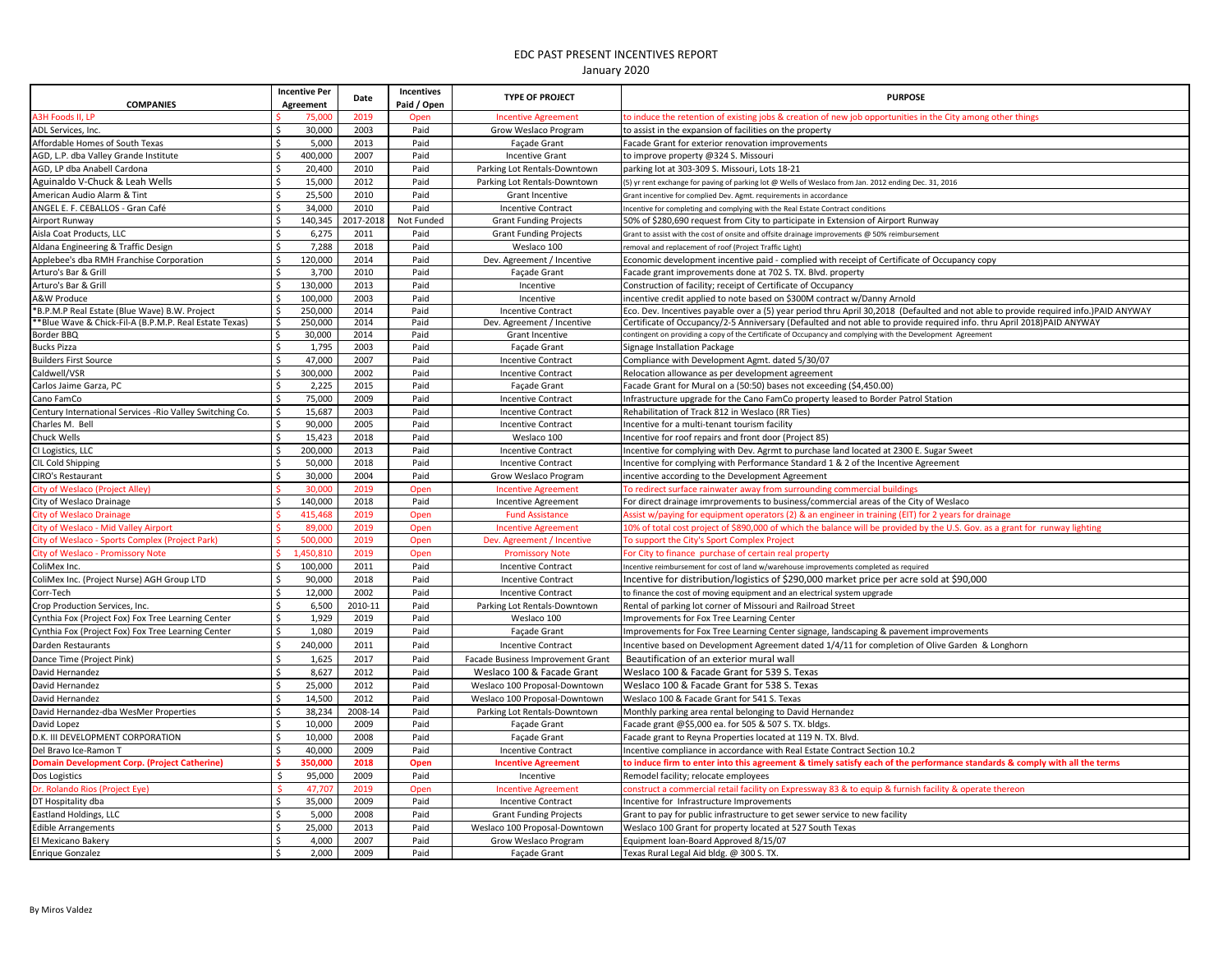| Fedex Ground Package System Inc.<br>550,000<br>2003<br>Paid<br>Contribution against the rent for relocation of their operation as long as obligation of the agreement is full filled<br><b>Incentive Contract</b><br>300,000<br>2009<br><b>Fred Perez</b><br>Paid<br><b>Incentive Contract</b><br>Drainage ditch burial assistance incentive<br>35,000<br>2014<br><b>Fred Perez</b><br>Ŝ.<br>Paid<br><b>Incentive Contract</b><br>Incentive for drainage ditch improvements to the west side of Weslaco Professional Plaza<br>\$<br>44,000<br>Frontera Audubon's Skaggs House<br>2012<br>Paid<br><b>Grant Funding Projects</b><br>Nature Tourism Grant for the Skaggs House Roof Repair<br>30,000<br>2014<br>\$<br>Paid<br>USD Grant for Frontera Audubon's Skaggs House window repairs, rehab work etc.<br>Frontera Audubon's Skaggs House<br><b>Grant Funding Projects</b><br>\$<br>15,104<br>Frontera Audubon's Skaggs House<br>2016<br>Paid<br>\$20,000 for Skaggs House interior rehabilitaion /\$10,000 to complete the project<br><b>Grant Funding Projects</b><br>Ś<br>20,000<br>2017<br>Paid<br>Frontera Audubon's Skaggs House<br><b>Grant Funding Projects</b><br>USD Grant for Frontera Audubon's Skaggs House window repairs, rehab work etc.<br>Ś<br>2017/2018<br>20,000<br>Frontera Audubon's Skaggs House<br>Cancel<br>USD Grant for Frontera Audubon's Skaggs House window repairs, rehab work etc.<br><b>Grant Funding Projects</b><br>Ś<br>20,000<br>2018/2019<br>Frontera Audubon's Skaggs House<br>Cancel<br><b>Grant Funding Projects</b><br>USD Grant for Frontera Audubon's Skaggs House window repairs, rehab work etc.<br>Ś<br>34,000<br>Gran Café de la Parroquia<br>2011<br>Paid<br>Reimbursement of land costs<br>Incentive<br>Ś<br><b>Grande Valley Builders</b><br>27,500<br>2012<br>Paid<br>GVB has complied w/MVIP 6 Lot 6 sale of property as outlined in Real Estate Contract<br><b>Incentive Contract</b><br>\$<br>5,925<br>2011<br>Happiness Cupcakes<br>Paid<br>Weslaco 100 Proposal-Downtown<br>Facade grant for property at 614 S. Texas<br>\$<br>2,500<br>2002<br>Paid<br><b>Hector Tamez</b><br>Façade Grant<br>To complete cover on the outside facade w/neon lights at Los Generales Salon de Fiestas<br>\$<br>200,000<br>2013<br>Paid<br>Hermes Trading Co. Inc.<br><b>Incentive Contract</b><br>Incentive for compliance with the terms specified in Paragraph 2(a) of the Dev. Agreement<br>245,000<br>2007<br>Paid<br>Hidalgo County Juvenile<br><b>Grant Funding Projects</b><br>Ballard St. project with Hidalgo County Juvenile Interlocal Agreement<br>5,000<br>Houdini Holdings & Cynthia L. Benavides (Project Foot)<br>2019<br>Open<br><b>Façade Grant</b><br>Foregoing improvements to be undertaken in connection with the project & promoting downtown<br>10,000<br>2017/2018<br>I Tower Theater (Project Risa)<br>\$<br>Paid<br>Incentive<br>Pest and land leveling etc<br>$\mathsf{\$}$<br>60,000<br>2018/2019<br>Paid<br>I Tower Theater (Project Risa)<br>Landscaping, Electrical, Flooring, Millwork, Interior/Exterior Painting, Mini Split A/C in lobby<br>Incentive<br>Ś<br>5,000<br>2005<br>Paid<br>Irene Gonzalez dba Irene's Tea Room<br>Grow Weslaco Program<br>Interest free loan<br>\$<br>5,000<br>2006<br>Paid<br>Additional loan to include prior loan balance<br>Irene Gonzalez dba Irene's Tea Room<br>Grow Weslaco Program<br><b>Jason's Deli (Project Bob) - (Coastal Deli)</b><br>134,300<br>2018<br>ncentive conditioned on company satisfying each of the Company's Performance Standards of the incentive agreement<br>Open<br><b>Incentive Agreement</b><br>1,950<br>2017<br>Jason Montes-El Cid (Project Son (A)<br>l \$<br>Paid<br>Facade Business Improvement Grant<br>537 S. Texas Blvd. bldg. improvements<br>Ś<br>500<br>2017<br>Jason Montes-El Cid (Project Son (B)<br>Paid<br>Weslaco 100 Proposal-Downtown<br>537 S. Texas Blvd. bldg. improvements<br>35,000<br>$\mathsf{\$}$<br>2010<br>Paid<br>JAVI, Ltd (Javier O. De La Garza, D.D.S.<br><b>Incentive Contract</b><br>Infrastructure improvement incentive Location: 461 S. Westgate Dr.<br>S,<br>10,000<br>2010<br>Paid<br>Juan & Jose Torres (Jeans Restaurant Supply)<br><b>Grant Funding Projects</b><br>To purchase new restaurant equipment for Jose's Cafecito<br>l \$<br>Jeff Everitt & Associates<br>15,000<br>2012<br>Paid<br>Façade Grant<br>Facade grant for new construction at 901 S. Texas Blvd.<br>$\mathsf{\$}$<br>3,325<br>Jessica Rodriguez (Project Bake) Greet and Gather<br>2019<br>Paid<br>Weslaco 100<br>Improvements for Greet and Gather project<br>$\frac{1}{2}$<br>5,000<br>2019<br>Jessica Rodriguez (Project Bake) Greet and Gather<br>Paid<br>Façade Grant<br>Façade project improvements<br>\$<br>4,007<br>2011<br>Paid<br>Weslaco 100 Proposal-Downtown<br>Facade Grant for renovations at 409 S. Missouri<br>Jitters<br>$\sqrt{5}$<br>37,500<br>2010<br>Joe Daniel Olivarez<br>Paid<br>50% Loan match for purchase of property at Tenn-Tex Subdivision, Lots 1-2 etc.<br>Incentive<br>Ŝ.<br>20,000<br>2010<br>Paid<br>Juan R. Molina<br>Façade Grant<br>Facade grant for improvements & renovation of bldg. located at 710 South Texas<br>l \$<br>10,992<br>2018<br>Paid<br>Juventino Martinez (Project Happy) Alegros Flower Shop<br>Façade Grant<br>Facade grant for removal & replacing existing hangover front roof, replacing stucco façade, window repairs, rebuilding of columns & painting facility<br>\$<br>K.G. Project - Khan's Grill (Mayan Capital Marketing)<br>150,000<br>2015<br>Paid<br>Dev. Agreement / Incentive<br>Certificate of Occupancy/2-4 Anniversary<br>\$<br>KAPAL Investments LLC Hangar Series<br>129,000<br>2018<br>Paid<br>Hangar Incentive Agreement<br>Escrow funds to City to undertake expenditures at MVAirport upon issuance of a bldg. permit for project & contractual obligations<br>Ś.<br>39,000<br>2015<br>LRGVDC / South TX Transportation - JAG<br>Paid<br><b>Grant Funding Projects</b><br>LRGVDC Grant to provide free student transportation Sept. 1,2014 - August 31, 2015<br>l\$<br>39,000<br>2016<br>Paid<br>LRGVDC / South TX Transportation - JAG<br><b>Grant Funding Projects</b><br>LRGVDC Grant to provide free student transportation Sept. 1,2015 - August 31, 2016<br>Ŝ.<br>LRGVDC / South TX Transportation - JAG<br>39,000<br>2017<br>Paid<br>LRGVDC Grant to provide free student transportation Sept. 1,2016 - August 31, 2017<br><b>Grant Funding Projects</b><br>LRGVDC / South TX Transportation - JAG<br>\$<br>39,000<br>2017/2018<br>Paid<br>LRGVDC Grant to provide free student transportation Sept. 1,2017 - August 31, 2018<br><b>Grant Funding Projects</b><br>$\mathsf{s}$<br>LRGVDC / South TX Transportation - JAG<br>39,000<br>2018/2019<br>Paid<br>LRGVDC Grant to provide free student transportation Sept. 1,2017 - August 31, 2018<br><b>Grant Funding Projects</b><br>LRGVDC / South TX Transportation - JAG<br>\$<br>39,000<br>2019/2020<br>Paid<br><b>Grant Funding Projects</b><br>LRGVDC Grant to provide free student transportation Sept. 1,2017 - August 31, 2018<br>$\mathsf{\$}$<br>250,000<br>2015<br>L&W Supply/Becknell (1/15/12) (USG Corporation)<br>Paid<br>Real property sale / Incentive<br>Capital investment and job creation<br>\$<br>31,063<br>2003<br>La Abuela<br>Paid<br><b>Incentive Contract</b><br>Development Agreement for full time employee incentive<br>$\mathsf{\$}$<br>10,162<br>2016<br>Paid<br>La Real Michoacana<br>Façade Grant<br>business located at 619 N. Texas Ave.<br>$\mathsf{\$}$<br>24,000<br>2007<br>Paid<br><b>Legacy Builders</b><br>Incentive<br>413 W. Pike (Esplanada)<br>$\mathsf{\hat{S}}$<br>5,000<br>2012<br>Leonard Montes (El Cid Hair Design)<br>Paid<br><b>Facade Grant</b><br>Facade grant for bldg. located at 535 S. Texas Blvd.<br>$\mathsf{\$}$<br>LF Trinity Development Group LLC<br>22,500<br>2012<br>Paid<br>Reimbursed 50% of the cost of the land \$45,000 - MVIP 4, Lot 10<br><b>Incentive Contract</b><br>Ś<br>170,224<br>2018<br>Old Lot 4B Weslaco WDC Ind. Park Subdivison Phase 2 (1900/1902 Joe Stephens) Maturity date: March 1, 2021 (2019-2021)<br>LF Trinity Development Group LLC (Project Fire)<br>Open<br>Real property sale / Incentive<br>\$<br>25,000<br>2006<br>Liquid Environmental<br>Paid<br><b>Incentive Contract</b><br>Engineering services for water & sewer improvements<br>\$<br>DARDEN RESTAURANTS, INC. dba Longhorn Steakhouse<br>120,000<br>2013<br>Paid<br><b>Incentive Contract</b><br>eco. dev. incentive outlined in the Development Agreement for Longhorn Steakhouse<br>2008<br>\$<br>3,000<br>Los Caminos del Rio<br>Paid<br><b>Grant Funding Projects</b><br>Grant for the Firemen's Challenge multi-sport race<br>$\mathsf{\hat{S}}$<br>2,475<br>2010<br>Luis Eduardo Gonzalez (G2 Construction)<br>Paid<br>Ezequiel Reyna facade grant for renovation of bldgs. 309-318 S. TX Blvd. bldgs<br>Façade Business Improvement Grant<br>\$<br>725<br>2009<br>Paid<br><b>LUIS LIDSKY</b><br>Heart of Weslaco<br>Facade grant @ 420 S. Texas aka Int'l Fabric<br>\$<br>17,000<br>2011<br>Paid<br>Weslaco 100 Proposal-Downtown<br>Luis Lidsky<br>Façade grant for property located at 420 S. TX. Aka Int'l Fabric<br>Ś<br>4,000<br>2010<br>MANUEL SILVA dba Sevilla<br>Paid<br>Façade Business Improvement Grant<br>bldg. improvements to bus. Payable to various contractors & not to him or business (Expense)<br>Ś<br>MARGARITA REYNA<br>30,000<br>Paid<br>2014<br><b>Grant Funding Projects</b><br>contingent on providing a copy of the Certificate of Occupancy & complying with the Dev. Agreement<br>10,829<br>2017<br>Paid<br>Margo Sunderland<br>Weslaco 100 Proposal-Downtown<br>Project Zach - remodel for a coffee shop that used to be Jitters<br>Ś<br>6,952<br>Margo Sunderland<br>2017<br>Paid<br>Store Front Façade Improvements<br>Project Frozen - remodeling of 315 W. Business 83<br>Ś<br>5,000<br>2019<br>Margo Sunderland dba Wild August<br>Paid<br>Façade Grant<br>Project Tenant - foregoing improvements to be undertaken in connection w/project & promoting downtown at 507 N. Nevada Avenue | <b>COMPANIES</b> | <b>Incentive Per</b><br>Agreement | Date | Incentives<br>Paid / Open | <b>TYPE OF PROJECT</b> | <b>PURPOSE</b> |
|----------------------------------------------------------------------------------------------------------------------------------------------------------------------------------------------------------------------------------------------------------------------------------------------------------------------------------------------------------------------------------------------------------------------------------------------------------------------------------------------------------------------------------------------------------------------------------------------------------------------------------------------------------------------------------------------------------------------------------------------------------------------------------------------------------------------------------------------------------------------------------------------------------------------------------------------------------------------------------------------------------------------------------------------------------------------------------------------------------------------------------------------------------------------------------------------------------------------------------------------------------------------------------------------------------------------------------------------------------------------------------------------------------------------------------------------------------------------------------------------------------------------------------------------------------------------------------------------------------------------------------------------------------------------------------------------------------------------------------------------------------------------------------------------------------------------------------------------------------------------------------------------------------------------------------------------------------------------------------------------------------------------------------------------------------------------------------------------------------------------------------------------------------------------------------------------------------------------------------------------------------------------------------------------------------------------------------------------------------------------------------------------------------------------------------------------------------------------------------------------------------------------------------------------------------------------------------------------------------------------------------------------------------------------------------------------------------------------------------------------------------------------------------------------------------------------------------------------------------------------------------------------------------------------------------------------------------------------------------------------------------------------------------------------------------------------------------------------------------------------------------------------------------------------------------------------------------------------------------------------------------------------------------------------------------------------------------------------------------------------------------------------------------------------------------------------------------------------------------------------------------------------------------------------------------------------------------------------------------------------------------------------------------------------------------------------------------------------------------------------------------------------------------------------------------------------------------------------------------------------------------------------------------------------------------------------------------------------------------------------------------------------------------------------------------------------------------------------------------------------------------------------------------------------------------------------------------------------------------------------------------------------------------------------------------------------------------------------------------------------------------------------------------------------------------------------------------------------------------------------------------------------------------------------------------------------------------------------------------------------------------------------------------------------------------------------------------------------------------------------------------------------------------------------------------------------------------------------------------------------------------------------------------------------------------------------------------------------------------------------------------------------------------------------------------------------------------------------------------------------------------------------------------------------------------------------------------------------------------------------------------------------------------------------------------------------------------------------------------------------------------------------------------------------------------------------------------------------------------------------------------------------------------------------------------------------------------------------------------------------------------------------------------------------------------------------------------------------------------------------------------------------------------------------------------------------------------------------------------------------------------------------------------------------------------------------------------------------------------------------------------------------------------------------------------------------------------------------------------------------------------------------------------------------------------------------------------------------------------------------------------------------------------------------------------------------------------------------------------------------------------------------------------------------------------------------------------------------------------------------------------------------------------------------------------------------------------------------------------------------------------------------------------------------------------------------------------------------------------------------------------------------------------------------------------------------------------------------------------------------------------------------------------------------------------------------------------------------------------------------------------------------------------------------------------------------------------------------------------------------------------------------------------------------------------------------------------------------------------------------------------------------------------------------------------------------------------------------------------------------------------------------------------------------------------------------------------------------------------------------------------------------------------------------------------------------------------------------------------------------------------------------------------------------------------------------------------------------------------------------------------------------------------------------------------------------------------------------------------------------------------------------------------------------------------------------------------------------------------------------------------------------------------------------------------------------------------------------------------------------------------------------------------------------------------------------------------------------------------------------------------------------------------------------------------------------------------------------------------------------------------------------------------------------------------------------------------------------------------------------------------------------------------------------------------------------------------------------------------------------------------------------------------------------------------------------------------------------------------------------------------------------------------------------------------------------------------------------------------------------------------------------------------------------------------------------------------------------------------------------------------------------------------------------------------------------------------------------------------------------------------------------------------------------------------------------------------------------------------------------------------------------------------------------------------------------------------------------------------------------------------------------------------------------------------------------------------------------------------------------------------------------------------------------------------------------------------------------------------------------------------------------------------------------------------------------------------------------------------------------------------------------------------------------------------------------------------------------------------------------------------------------------------------------------------------------------------------------------------------------------------------------------------------------------------------------------------------------------------------------------------------------------------------------------------------------------------|------------------|-----------------------------------|------|---------------------------|------------------------|----------------|
|                                                                                                                                                                                                                                                                                                                                                                                                                                                                                                                                                                                                                                                                                                                                                                                                                                                                                                                                                                                                                                                                                                                                                                                                                                                                                                                                                                                                                                                                                                                                                                                                                                                                                                                                                                                                                                                                                                                                                                                                                                                                                                                                                                                                                                                                                                                                                                                                                                                                                                                                                                                                                                                                                                                                                                                                                                                                                                                                                                                                                                                                                                                                                                                                                                                                                                                                                                                                                                                                                                                                                                                                                                                                                                                                                                                                                                                                                                                                                                                                                                                                                                                                                                                                                                                                                                                                                                                                                                                                                                                                                                                                                                                                                                                                                                                                                                                                                                                                                                                                                                                                                                                                                                                                                                                                                                                                                                                                                                                                                                                                                                                                                                                                                                                                                                                                                                                                                                                                                                                                                                                                                                                                                                                                                                                                                                                                                                                                                                                                                                                                                                                                                                                                                                                                                                                                                                                                                                                                                                                                                                                                                                                                                                                                                                                                                                                                                                                                                                                                                                                                                                                                                                                                                                                                                                                                                                                                                                                                                                                                                                                                                                                                                                                                                                                                                                                                                                                                                                                                                                                                                                                                                                                                                                                                                                                                                                                                                                                                                                                                                                                                                                                                                                                                                                                                                                                                                                                                                                                                                                                                                                                                                                                                                                                                                                                                                                                                                                                                                                                                                                                                                                                                                                                                          |                  |                                   |      |                           |                        |                |
|                                                                                                                                                                                                                                                                                                                                                                                                                                                                                                                                                                                                                                                                                                                                                                                                                                                                                                                                                                                                                                                                                                                                                                                                                                                                                                                                                                                                                                                                                                                                                                                                                                                                                                                                                                                                                                                                                                                                                                                                                                                                                                                                                                                                                                                                                                                                                                                                                                                                                                                                                                                                                                                                                                                                                                                                                                                                                                                                                                                                                                                                                                                                                                                                                                                                                                                                                                                                                                                                                                                                                                                                                                                                                                                                                                                                                                                                                                                                                                                                                                                                                                                                                                                                                                                                                                                                                                                                                                                                                                                                                                                                                                                                                                                                                                                                                                                                                                                                                                                                                                                                                                                                                                                                                                                                                                                                                                                                                                                                                                                                                                                                                                                                                                                                                                                                                                                                                                                                                                                                                                                                                                                                                                                                                                                                                                                                                                                                                                                                                                                                                                                                                                                                                                                                                                                                                                                                                                                                                                                                                                                                                                                                                                                                                                                                                                                                                                                                                                                                                                                                                                                                                                                                                                                                                                                                                                                                                                                                                                                                                                                                                                                                                                                                                                                                                                                                                                                                                                                                                                                                                                                                                                                                                                                                                                                                                                                                                                                                                                                                                                                                                                                                                                                                                                                                                                                                                                                                                                                                                                                                                                                                                                                                                                                                                                                                                                                                                                                                                                                                                                                                                                                                                                                                          |                  |                                   |      |                           |                        |                |
|                                                                                                                                                                                                                                                                                                                                                                                                                                                                                                                                                                                                                                                                                                                                                                                                                                                                                                                                                                                                                                                                                                                                                                                                                                                                                                                                                                                                                                                                                                                                                                                                                                                                                                                                                                                                                                                                                                                                                                                                                                                                                                                                                                                                                                                                                                                                                                                                                                                                                                                                                                                                                                                                                                                                                                                                                                                                                                                                                                                                                                                                                                                                                                                                                                                                                                                                                                                                                                                                                                                                                                                                                                                                                                                                                                                                                                                                                                                                                                                                                                                                                                                                                                                                                                                                                                                                                                                                                                                                                                                                                                                                                                                                                                                                                                                                                                                                                                                                                                                                                                                                                                                                                                                                                                                                                                                                                                                                                                                                                                                                                                                                                                                                                                                                                                                                                                                                                                                                                                                                                                                                                                                                                                                                                                                                                                                                                                                                                                                                                                                                                                                                                                                                                                                                                                                                                                                                                                                                                                                                                                                                                                                                                                                                                                                                                                                                                                                                                                                                                                                                                                                                                                                                                                                                                                                                                                                                                                                                                                                                                                                                                                                                                                                                                                                                                                                                                                                                                                                                                                                                                                                                                                                                                                                                                                                                                                                                                                                                                                                                                                                                                                                                                                                                                                                                                                                                                                                                                                                                                                                                                                                                                                                                                                                                                                                                                                                                                                                                                                                                                                                                                                                                                                                                          |                  |                                   |      |                           |                        |                |
|                                                                                                                                                                                                                                                                                                                                                                                                                                                                                                                                                                                                                                                                                                                                                                                                                                                                                                                                                                                                                                                                                                                                                                                                                                                                                                                                                                                                                                                                                                                                                                                                                                                                                                                                                                                                                                                                                                                                                                                                                                                                                                                                                                                                                                                                                                                                                                                                                                                                                                                                                                                                                                                                                                                                                                                                                                                                                                                                                                                                                                                                                                                                                                                                                                                                                                                                                                                                                                                                                                                                                                                                                                                                                                                                                                                                                                                                                                                                                                                                                                                                                                                                                                                                                                                                                                                                                                                                                                                                                                                                                                                                                                                                                                                                                                                                                                                                                                                                                                                                                                                                                                                                                                                                                                                                                                                                                                                                                                                                                                                                                                                                                                                                                                                                                                                                                                                                                                                                                                                                                                                                                                                                                                                                                                                                                                                                                                                                                                                                                                                                                                                                                                                                                                                                                                                                                                                                                                                                                                                                                                                                                                                                                                                                                                                                                                                                                                                                                                                                                                                                                                                                                                                                                                                                                                                                                                                                                                                                                                                                                                                                                                                                                                                                                                                                                                                                                                                                                                                                                                                                                                                                                                                                                                                                                                                                                                                                                                                                                                                                                                                                                                                                                                                                                                                                                                                                                                                                                                                                                                                                                                                                                                                                                                                                                                                                                                                                                                                                                                                                                                                                                                                                                                                                          |                  |                                   |      |                           |                        |                |
|                                                                                                                                                                                                                                                                                                                                                                                                                                                                                                                                                                                                                                                                                                                                                                                                                                                                                                                                                                                                                                                                                                                                                                                                                                                                                                                                                                                                                                                                                                                                                                                                                                                                                                                                                                                                                                                                                                                                                                                                                                                                                                                                                                                                                                                                                                                                                                                                                                                                                                                                                                                                                                                                                                                                                                                                                                                                                                                                                                                                                                                                                                                                                                                                                                                                                                                                                                                                                                                                                                                                                                                                                                                                                                                                                                                                                                                                                                                                                                                                                                                                                                                                                                                                                                                                                                                                                                                                                                                                                                                                                                                                                                                                                                                                                                                                                                                                                                                                                                                                                                                                                                                                                                                                                                                                                                                                                                                                                                                                                                                                                                                                                                                                                                                                                                                                                                                                                                                                                                                                                                                                                                                                                                                                                                                                                                                                                                                                                                                                                                                                                                                                                                                                                                                                                                                                                                                                                                                                                                                                                                                                                                                                                                                                                                                                                                                                                                                                                                                                                                                                                                                                                                                                                                                                                                                                                                                                                                                                                                                                                                                                                                                                                                                                                                                                                                                                                                                                                                                                                                                                                                                                                                                                                                                                                                                                                                                                                                                                                                                                                                                                                                                                                                                                                                                                                                                                                                                                                                                                                                                                                                                                                                                                                                                                                                                                                                                                                                                                                                                                                                                                                                                                                                                                          |                  |                                   |      |                           |                        |                |
|                                                                                                                                                                                                                                                                                                                                                                                                                                                                                                                                                                                                                                                                                                                                                                                                                                                                                                                                                                                                                                                                                                                                                                                                                                                                                                                                                                                                                                                                                                                                                                                                                                                                                                                                                                                                                                                                                                                                                                                                                                                                                                                                                                                                                                                                                                                                                                                                                                                                                                                                                                                                                                                                                                                                                                                                                                                                                                                                                                                                                                                                                                                                                                                                                                                                                                                                                                                                                                                                                                                                                                                                                                                                                                                                                                                                                                                                                                                                                                                                                                                                                                                                                                                                                                                                                                                                                                                                                                                                                                                                                                                                                                                                                                                                                                                                                                                                                                                                                                                                                                                                                                                                                                                                                                                                                                                                                                                                                                                                                                                                                                                                                                                                                                                                                                                                                                                                                                                                                                                                                                                                                                                                                                                                                                                                                                                                                                                                                                                                                                                                                                                                                                                                                                                                                                                                                                                                                                                                                                                                                                                                                                                                                                                                                                                                                                                                                                                                                                                                                                                                                                                                                                                                                                                                                                                                                                                                                                                                                                                                                                                                                                                                                                                                                                                                                                                                                                                                                                                                                                                                                                                                                                                                                                                                                                                                                                                                                                                                                                                                                                                                                                                                                                                                                                                                                                                                                                                                                                                                                                                                                                                                                                                                                                                                                                                                                                                                                                                                                                                                                                                                                                                                                                                                          |                  |                                   |      |                           |                        |                |
|                                                                                                                                                                                                                                                                                                                                                                                                                                                                                                                                                                                                                                                                                                                                                                                                                                                                                                                                                                                                                                                                                                                                                                                                                                                                                                                                                                                                                                                                                                                                                                                                                                                                                                                                                                                                                                                                                                                                                                                                                                                                                                                                                                                                                                                                                                                                                                                                                                                                                                                                                                                                                                                                                                                                                                                                                                                                                                                                                                                                                                                                                                                                                                                                                                                                                                                                                                                                                                                                                                                                                                                                                                                                                                                                                                                                                                                                                                                                                                                                                                                                                                                                                                                                                                                                                                                                                                                                                                                                                                                                                                                                                                                                                                                                                                                                                                                                                                                                                                                                                                                                                                                                                                                                                                                                                                                                                                                                                                                                                                                                                                                                                                                                                                                                                                                                                                                                                                                                                                                                                                                                                                                                                                                                                                                                                                                                                                                                                                                                                                                                                                                                                                                                                                                                                                                                                                                                                                                                                                                                                                                                                                                                                                                                                                                                                                                                                                                                                                                                                                                                                                                                                                                                                                                                                                                                                                                                                                                                                                                                                                                                                                                                                                                                                                                                                                                                                                                                                                                                                                                                                                                                                                                                                                                                                                                                                                                                                                                                                                                                                                                                                                                                                                                                                                                                                                                                                                                                                                                                                                                                                                                                                                                                                                                                                                                                                                                                                                                                                                                                                                                                                                                                                                                                          |                  |                                   |      |                           |                        |                |
|                                                                                                                                                                                                                                                                                                                                                                                                                                                                                                                                                                                                                                                                                                                                                                                                                                                                                                                                                                                                                                                                                                                                                                                                                                                                                                                                                                                                                                                                                                                                                                                                                                                                                                                                                                                                                                                                                                                                                                                                                                                                                                                                                                                                                                                                                                                                                                                                                                                                                                                                                                                                                                                                                                                                                                                                                                                                                                                                                                                                                                                                                                                                                                                                                                                                                                                                                                                                                                                                                                                                                                                                                                                                                                                                                                                                                                                                                                                                                                                                                                                                                                                                                                                                                                                                                                                                                                                                                                                                                                                                                                                                                                                                                                                                                                                                                                                                                                                                                                                                                                                                                                                                                                                                                                                                                                                                                                                                                                                                                                                                                                                                                                                                                                                                                                                                                                                                                                                                                                                                                                                                                                                                                                                                                                                                                                                                                                                                                                                                                                                                                                                                                                                                                                                                                                                                                                                                                                                                                                                                                                                                                                                                                                                                                                                                                                                                                                                                                                                                                                                                                                                                                                                                                                                                                                                                                                                                                                                                                                                                                                                                                                                                                                                                                                                                                                                                                                                                                                                                                                                                                                                                                                                                                                                                                                                                                                                                                                                                                                                                                                                                                                                                                                                                                                                                                                                                                                                                                                                                                                                                                                                                                                                                                                                                                                                                                                                                                                                                                                                                                                                                                                                                                                                                          |                  |                                   |      |                           |                        |                |
|                                                                                                                                                                                                                                                                                                                                                                                                                                                                                                                                                                                                                                                                                                                                                                                                                                                                                                                                                                                                                                                                                                                                                                                                                                                                                                                                                                                                                                                                                                                                                                                                                                                                                                                                                                                                                                                                                                                                                                                                                                                                                                                                                                                                                                                                                                                                                                                                                                                                                                                                                                                                                                                                                                                                                                                                                                                                                                                                                                                                                                                                                                                                                                                                                                                                                                                                                                                                                                                                                                                                                                                                                                                                                                                                                                                                                                                                                                                                                                                                                                                                                                                                                                                                                                                                                                                                                                                                                                                                                                                                                                                                                                                                                                                                                                                                                                                                                                                                                                                                                                                                                                                                                                                                                                                                                                                                                                                                                                                                                                                                                                                                                                                                                                                                                                                                                                                                                                                                                                                                                                                                                                                                                                                                                                                                                                                                                                                                                                                                                                                                                                                                                                                                                                                                                                                                                                                                                                                                                                                                                                                                                                                                                                                                                                                                                                                                                                                                                                                                                                                                                                                                                                                                                                                                                                                                                                                                                                                                                                                                                                                                                                                                                                                                                                                                                                                                                                                                                                                                                                                                                                                                                                                                                                                                                                                                                                                                                                                                                                                                                                                                                                                                                                                                                                                                                                                                                                                                                                                                                                                                                                                                                                                                                                                                                                                                                                                                                                                                                                                                                                                                                                                                                                                                          |                  |                                   |      |                           |                        |                |
|                                                                                                                                                                                                                                                                                                                                                                                                                                                                                                                                                                                                                                                                                                                                                                                                                                                                                                                                                                                                                                                                                                                                                                                                                                                                                                                                                                                                                                                                                                                                                                                                                                                                                                                                                                                                                                                                                                                                                                                                                                                                                                                                                                                                                                                                                                                                                                                                                                                                                                                                                                                                                                                                                                                                                                                                                                                                                                                                                                                                                                                                                                                                                                                                                                                                                                                                                                                                                                                                                                                                                                                                                                                                                                                                                                                                                                                                                                                                                                                                                                                                                                                                                                                                                                                                                                                                                                                                                                                                                                                                                                                                                                                                                                                                                                                                                                                                                                                                                                                                                                                                                                                                                                                                                                                                                                                                                                                                                                                                                                                                                                                                                                                                                                                                                                                                                                                                                                                                                                                                                                                                                                                                                                                                                                                                                                                                                                                                                                                                                                                                                                                                                                                                                                                                                                                                                                                                                                                                                                                                                                                                                                                                                                                                                                                                                                                                                                                                                                                                                                                                                                                                                                                                                                                                                                                                                                                                                                                                                                                                                                                                                                                                                                                                                                                                                                                                                                                                                                                                                                                                                                                                                                                                                                                                                                                                                                                                                                                                                                                                                                                                                                                                                                                                                                                                                                                                                                                                                                                                                                                                                                                                                                                                                                                                                                                                                                                                                                                                                                                                                                                                                                                                                                                                          |                  |                                   |      |                           |                        |                |
|                                                                                                                                                                                                                                                                                                                                                                                                                                                                                                                                                                                                                                                                                                                                                                                                                                                                                                                                                                                                                                                                                                                                                                                                                                                                                                                                                                                                                                                                                                                                                                                                                                                                                                                                                                                                                                                                                                                                                                                                                                                                                                                                                                                                                                                                                                                                                                                                                                                                                                                                                                                                                                                                                                                                                                                                                                                                                                                                                                                                                                                                                                                                                                                                                                                                                                                                                                                                                                                                                                                                                                                                                                                                                                                                                                                                                                                                                                                                                                                                                                                                                                                                                                                                                                                                                                                                                                                                                                                                                                                                                                                                                                                                                                                                                                                                                                                                                                                                                                                                                                                                                                                                                                                                                                                                                                                                                                                                                                                                                                                                                                                                                                                                                                                                                                                                                                                                                                                                                                                                                                                                                                                                                                                                                                                                                                                                                                                                                                                                                                                                                                                                                                                                                                                                                                                                                                                                                                                                                                                                                                                                                                                                                                                                                                                                                                                                                                                                                                                                                                                                                                                                                                                                                                                                                                                                                                                                                                                                                                                                                                                                                                                                                                                                                                                                                                                                                                                                                                                                                                                                                                                                                                                                                                                                                                                                                                                                                                                                                                                                                                                                                                                                                                                                                                                                                                                                                                                                                                                                                                                                                                                                                                                                                                                                                                                                                                                                                                                                                                                                                                                                                                                                                                                                          |                  |                                   |      |                           |                        |                |
|                                                                                                                                                                                                                                                                                                                                                                                                                                                                                                                                                                                                                                                                                                                                                                                                                                                                                                                                                                                                                                                                                                                                                                                                                                                                                                                                                                                                                                                                                                                                                                                                                                                                                                                                                                                                                                                                                                                                                                                                                                                                                                                                                                                                                                                                                                                                                                                                                                                                                                                                                                                                                                                                                                                                                                                                                                                                                                                                                                                                                                                                                                                                                                                                                                                                                                                                                                                                                                                                                                                                                                                                                                                                                                                                                                                                                                                                                                                                                                                                                                                                                                                                                                                                                                                                                                                                                                                                                                                                                                                                                                                                                                                                                                                                                                                                                                                                                                                                                                                                                                                                                                                                                                                                                                                                                                                                                                                                                                                                                                                                                                                                                                                                                                                                                                                                                                                                                                                                                                                                                                                                                                                                                                                                                                                                                                                                                                                                                                                                                                                                                                                                                                                                                                                                                                                                                                                                                                                                                                                                                                                                                                                                                                                                                                                                                                                                                                                                                                                                                                                                                                                                                                                                                                                                                                                                                                                                                                                                                                                                                                                                                                                                                                                                                                                                                                                                                                                                                                                                                                                                                                                                                                                                                                                                                                                                                                                                                                                                                                                                                                                                                                                                                                                                                                                                                                                                                                                                                                                                                                                                                                                                                                                                                                                                                                                                                                                                                                                                                                                                                                                                                                                                                                                                          |                  |                                   |      |                           |                        |                |
|                                                                                                                                                                                                                                                                                                                                                                                                                                                                                                                                                                                                                                                                                                                                                                                                                                                                                                                                                                                                                                                                                                                                                                                                                                                                                                                                                                                                                                                                                                                                                                                                                                                                                                                                                                                                                                                                                                                                                                                                                                                                                                                                                                                                                                                                                                                                                                                                                                                                                                                                                                                                                                                                                                                                                                                                                                                                                                                                                                                                                                                                                                                                                                                                                                                                                                                                                                                                                                                                                                                                                                                                                                                                                                                                                                                                                                                                                                                                                                                                                                                                                                                                                                                                                                                                                                                                                                                                                                                                                                                                                                                                                                                                                                                                                                                                                                                                                                                                                                                                                                                                                                                                                                                                                                                                                                                                                                                                                                                                                                                                                                                                                                                                                                                                                                                                                                                                                                                                                                                                                                                                                                                                                                                                                                                                                                                                                                                                                                                                                                                                                                                                                                                                                                                                                                                                                                                                                                                                                                                                                                                                                                                                                                                                                                                                                                                                                                                                                                                                                                                                                                                                                                                                                                                                                                                                                                                                                                                                                                                                                                                                                                                                                                                                                                                                                                                                                                                                                                                                                                                                                                                                                                                                                                                                                                                                                                                                                                                                                                                                                                                                                                                                                                                                                                                                                                                                                                                                                                                                                                                                                                                                                                                                                                                                                                                                                                                                                                                                                                                                                                                                                                                                                                                                          |                  |                                   |      |                           |                        |                |
|                                                                                                                                                                                                                                                                                                                                                                                                                                                                                                                                                                                                                                                                                                                                                                                                                                                                                                                                                                                                                                                                                                                                                                                                                                                                                                                                                                                                                                                                                                                                                                                                                                                                                                                                                                                                                                                                                                                                                                                                                                                                                                                                                                                                                                                                                                                                                                                                                                                                                                                                                                                                                                                                                                                                                                                                                                                                                                                                                                                                                                                                                                                                                                                                                                                                                                                                                                                                                                                                                                                                                                                                                                                                                                                                                                                                                                                                                                                                                                                                                                                                                                                                                                                                                                                                                                                                                                                                                                                                                                                                                                                                                                                                                                                                                                                                                                                                                                                                                                                                                                                                                                                                                                                                                                                                                                                                                                                                                                                                                                                                                                                                                                                                                                                                                                                                                                                                                                                                                                                                                                                                                                                                                                                                                                                                                                                                                                                                                                                                                                                                                                                                                                                                                                                                                                                                                                                                                                                                                                                                                                                                                                                                                                                                                                                                                                                                                                                                                                                                                                                                                                                                                                                                                                                                                                                                                                                                                                                                                                                                                                                                                                                                                                                                                                                                                                                                                                                                                                                                                                                                                                                                                                                                                                                                                                                                                                                                                                                                                                                                                                                                                                                                                                                                                                                                                                                                                                                                                                                                                                                                                                                                                                                                                                                                                                                                                                                                                                                                                                                                                                                                                                                                                                                                          |                  |                                   |      |                           |                        |                |
|                                                                                                                                                                                                                                                                                                                                                                                                                                                                                                                                                                                                                                                                                                                                                                                                                                                                                                                                                                                                                                                                                                                                                                                                                                                                                                                                                                                                                                                                                                                                                                                                                                                                                                                                                                                                                                                                                                                                                                                                                                                                                                                                                                                                                                                                                                                                                                                                                                                                                                                                                                                                                                                                                                                                                                                                                                                                                                                                                                                                                                                                                                                                                                                                                                                                                                                                                                                                                                                                                                                                                                                                                                                                                                                                                                                                                                                                                                                                                                                                                                                                                                                                                                                                                                                                                                                                                                                                                                                                                                                                                                                                                                                                                                                                                                                                                                                                                                                                                                                                                                                                                                                                                                                                                                                                                                                                                                                                                                                                                                                                                                                                                                                                                                                                                                                                                                                                                                                                                                                                                                                                                                                                                                                                                                                                                                                                                                                                                                                                                                                                                                                                                                                                                                                                                                                                                                                                                                                                                                                                                                                                                                                                                                                                                                                                                                                                                                                                                                                                                                                                                                                                                                                                                                                                                                                                                                                                                                                                                                                                                                                                                                                                                                                                                                                                                                                                                                                                                                                                                                                                                                                                                                                                                                                                                                                                                                                                                                                                                                                                                                                                                                                                                                                                                                                                                                                                                                                                                                                                                                                                                                                                                                                                                                                                                                                                                                                                                                                                                                                                                                                                                                                                                                                                          |                  |                                   |      |                           |                        |                |
|                                                                                                                                                                                                                                                                                                                                                                                                                                                                                                                                                                                                                                                                                                                                                                                                                                                                                                                                                                                                                                                                                                                                                                                                                                                                                                                                                                                                                                                                                                                                                                                                                                                                                                                                                                                                                                                                                                                                                                                                                                                                                                                                                                                                                                                                                                                                                                                                                                                                                                                                                                                                                                                                                                                                                                                                                                                                                                                                                                                                                                                                                                                                                                                                                                                                                                                                                                                                                                                                                                                                                                                                                                                                                                                                                                                                                                                                                                                                                                                                                                                                                                                                                                                                                                                                                                                                                                                                                                                                                                                                                                                                                                                                                                                                                                                                                                                                                                                                                                                                                                                                                                                                                                                                                                                                                                                                                                                                                                                                                                                                                                                                                                                                                                                                                                                                                                                                                                                                                                                                                                                                                                                                                                                                                                                                                                                                                                                                                                                                                                                                                                                                                                                                                                                                                                                                                                                                                                                                                                                                                                                                                                                                                                                                                                                                                                                                                                                                                                                                                                                                                                                                                                                                                                                                                                                                                                                                                                                                                                                                                                                                                                                                                                                                                                                                                                                                                                                                                                                                                                                                                                                                                                                                                                                                                                                                                                                                                                                                                                                                                                                                                                                                                                                                                                                                                                                                                                                                                                                                                                                                                                                                                                                                                                                                                                                                                                                                                                                                                                                                                                                                                                                                                                                                          |                  |                                   |      |                           |                        |                |
|                                                                                                                                                                                                                                                                                                                                                                                                                                                                                                                                                                                                                                                                                                                                                                                                                                                                                                                                                                                                                                                                                                                                                                                                                                                                                                                                                                                                                                                                                                                                                                                                                                                                                                                                                                                                                                                                                                                                                                                                                                                                                                                                                                                                                                                                                                                                                                                                                                                                                                                                                                                                                                                                                                                                                                                                                                                                                                                                                                                                                                                                                                                                                                                                                                                                                                                                                                                                                                                                                                                                                                                                                                                                                                                                                                                                                                                                                                                                                                                                                                                                                                                                                                                                                                                                                                                                                                                                                                                                                                                                                                                                                                                                                                                                                                                                                                                                                                                                                                                                                                                                                                                                                                                                                                                                                                                                                                                                                                                                                                                                                                                                                                                                                                                                                                                                                                                                                                                                                                                                                                                                                                                                                                                                                                                                                                                                                                                                                                                                                                                                                                                                                                                                                                                                                                                                                                                                                                                                                                                                                                                                                                                                                                                                                                                                                                                                                                                                                                                                                                                                                                                                                                                                                                                                                                                                                                                                                                                                                                                                                                                                                                                                                                                                                                                                                                                                                                                                                                                                                                                                                                                                                                                                                                                                                                                                                                                                                                                                                                                                                                                                                                                                                                                                                                                                                                                                                                                                                                                                                                                                                                                                                                                                                                                                                                                                                                                                                                                                                                                                                                                                                                                                                                                                          |                  |                                   |      |                           |                        |                |
|                                                                                                                                                                                                                                                                                                                                                                                                                                                                                                                                                                                                                                                                                                                                                                                                                                                                                                                                                                                                                                                                                                                                                                                                                                                                                                                                                                                                                                                                                                                                                                                                                                                                                                                                                                                                                                                                                                                                                                                                                                                                                                                                                                                                                                                                                                                                                                                                                                                                                                                                                                                                                                                                                                                                                                                                                                                                                                                                                                                                                                                                                                                                                                                                                                                                                                                                                                                                                                                                                                                                                                                                                                                                                                                                                                                                                                                                                                                                                                                                                                                                                                                                                                                                                                                                                                                                                                                                                                                                                                                                                                                                                                                                                                                                                                                                                                                                                                                                                                                                                                                                                                                                                                                                                                                                                                                                                                                                                                                                                                                                                                                                                                                                                                                                                                                                                                                                                                                                                                                                                                                                                                                                                                                                                                                                                                                                                                                                                                                                                                                                                                                                                                                                                                                                                                                                                                                                                                                                                                                                                                                                                                                                                                                                                                                                                                                                                                                                                                                                                                                                                                                                                                                                                                                                                                                                                                                                                                                                                                                                                                                                                                                                                                                                                                                                                                                                                                                                                                                                                                                                                                                                                                                                                                                                                                                                                                                                                                                                                                                                                                                                                                                                                                                                                                                                                                                                                                                                                                                                                                                                                                                                                                                                                                                                                                                                                                                                                                                                                                                                                                                                                                                                                                                                          |                  |                                   |      |                           |                        |                |
|                                                                                                                                                                                                                                                                                                                                                                                                                                                                                                                                                                                                                                                                                                                                                                                                                                                                                                                                                                                                                                                                                                                                                                                                                                                                                                                                                                                                                                                                                                                                                                                                                                                                                                                                                                                                                                                                                                                                                                                                                                                                                                                                                                                                                                                                                                                                                                                                                                                                                                                                                                                                                                                                                                                                                                                                                                                                                                                                                                                                                                                                                                                                                                                                                                                                                                                                                                                                                                                                                                                                                                                                                                                                                                                                                                                                                                                                                                                                                                                                                                                                                                                                                                                                                                                                                                                                                                                                                                                                                                                                                                                                                                                                                                                                                                                                                                                                                                                                                                                                                                                                                                                                                                                                                                                                                                                                                                                                                                                                                                                                                                                                                                                                                                                                                                                                                                                                                                                                                                                                                                                                                                                                                                                                                                                                                                                                                                                                                                                                                                                                                                                                                                                                                                                                                                                                                                                                                                                                                                                                                                                                                                                                                                                                                                                                                                                                                                                                                                                                                                                                                                                                                                                                                                                                                                                                                                                                                                                                                                                                                                                                                                                                                                                                                                                                                                                                                                                                                                                                                                                                                                                                                                                                                                                                                                                                                                                                                                                                                                                                                                                                                                                                                                                                                                                                                                                                                                                                                                                                                                                                                                                                                                                                                                                                                                                                                                                                                                                                                                                                                                                                                                                                                                                                          |                  |                                   |      |                           |                        |                |
|                                                                                                                                                                                                                                                                                                                                                                                                                                                                                                                                                                                                                                                                                                                                                                                                                                                                                                                                                                                                                                                                                                                                                                                                                                                                                                                                                                                                                                                                                                                                                                                                                                                                                                                                                                                                                                                                                                                                                                                                                                                                                                                                                                                                                                                                                                                                                                                                                                                                                                                                                                                                                                                                                                                                                                                                                                                                                                                                                                                                                                                                                                                                                                                                                                                                                                                                                                                                                                                                                                                                                                                                                                                                                                                                                                                                                                                                                                                                                                                                                                                                                                                                                                                                                                                                                                                                                                                                                                                                                                                                                                                                                                                                                                                                                                                                                                                                                                                                                                                                                                                                                                                                                                                                                                                                                                                                                                                                                                                                                                                                                                                                                                                                                                                                                                                                                                                                                                                                                                                                                                                                                                                                                                                                                                                                                                                                                                                                                                                                                                                                                                                                                                                                                                                                                                                                                                                                                                                                                                                                                                                                                                                                                                                                                                                                                                                                                                                                                                                                                                                                                                                                                                                                                                                                                                                                                                                                                                                                                                                                                                                                                                                                                                                                                                                                                                                                                                                                                                                                                                                                                                                                                                                                                                                                                                                                                                                                                                                                                                                                                                                                                                                                                                                                                                                                                                                                                                                                                                                                                                                                                                                                                                                                                                                                                                                                                                                                                                                                                                                                                                                                                                                                                                                                          |                  |                                   |      |                           |                        |                |
|                                                                                                                                                                                                                                                                                                                                                                                                                                                                                                                                                                                                                                                                                                                                                                                                                                                                                                                                                                                                                                                                                                                                                                                                                                                                                                                                                                                                                                                                                                                                                                                                                                                                                                                                                                                                                                                                                                                                                                                                                                                                                                                                                                                                                                                                                                                                                                                                                                                                                                                                                                                                                                                                                                                                                                                                                                                                                                                                                                                                                                                                                                                                                                                                                                                                                                                                                                                                                                                                                                                                                                                                                                                                                                                                                                                                                                                                                                                                                                                                                                                                                                                                                                                                                                                                                                                                                                                                                                                                                                                                                                                                                                                                                                                                                                                                                                                                                                                                                                                                                                                                                                                                                                                                                                                                                                                                                                                                                                                                                                                                                                                                                                                                                                                                                                                                                                                                                                                                                                                                                                                                                                                                                                                                                                                                                                                                                                                                                                                                                                                                                                                                                                                                                                                                                                                                                                                                                                                                                                                                                                                                                                                                                                                                                                                                                                                                                                                                                                                                                                                                                                                                                                                                                                                                                                                                                                                                                                                                                                                                                                                                                                                                                                                                                                                                                                                                                                                                                                                                                                                                                                                                                                                                                                                                                                                                                                                                                                                                                                                                                                                                                                                                                                                                                                                                                                                                                                                                                                                                                                                                                                                                                                                                                                                                                                                                                                                                                                                                                                                                                                                                                                                                                                                                          |                  |                                   |      |                           |                        |                |
|                                                                                                                                                                                                                                                                                                                                                                                                                                                                                                                                                                                                                                                                                                                                                                                                                                                                                                                                                                                                                                                                                                                                                                                                                                                                                                                                                                                                                                                                                                                                                                                                                                                                                                                                                                                                                                                                                                                                                                                                                                                                                                                                                                                                                                                                                                                                                                                                                                                                                                                                                                                                                                                                                                                                                                                                                                                                                                                                                                                                                                                                                                                                                                                                                                                                                                                                                                                                                                                                                                                                                                                                                                                                                                                                                                                                                                                                                                                                                                                                                                                                                                                                                                                                                                                                                                                                                                                                                                                                                                                                                                                                                                                                                                                                                                                                                                                                                                                                                                                                                                                                                                                                                                                                                                                                                                                                                                                                                                                                                                                                                                                                                                                                                                                                                                                                                                                                                                                                                                                                                                                                                                                                                                                                                                                                                                                                                                                                                                                                                                                                                                                                                                                                                                                                                                                                                                                                                                                                                                                                                                                                                                                                                                                                                                                                                                                                                                                                                                                                                                                                                                                                                                                                                                                                                                                                                                                                                                                                                                                                                                                                                                                                                                                                                                                                                                                                                                                                                                                                                                                                                                                                                                                                                                                                                                                                                                                                                                                                                                                                                                                                                                                                                                                                                                                                                                                                                                                                                                                                                                                                                                                                                                                                                                                                                                                                                                                                                                                                                                                                                                                                                                                                                                                                          |                  |                                   |      |                           |                        |                |
|                                                                                                                                                                                                                                                                                                                                                                                                                                                                                                                                                                                                                                                                                                                                                                                                                                                                                                                                                                                                                                                                                                                                                                                                                                                                                                                                                                                                                                                                                                                                                                                                                                                                                                                                                                                                                                                                                                                                                                                                                                                                                                                                                                                                                                                                                                                                                                                                                                                                                                                                                                                                                                                                                                                                                                                                                                                                                                                                                                                                                                                                                                                                                                                                                                                                                                                                                                                                                                                                                                                                                                                                                                                                                                                                                                                                                                                                                                                                                                                                                                                                                                                                                                                                                                                                                                                                                                                                                                                                                                                                                                                                                                                                                                                                                                                                                                                                                                                                                                                                                                                                                                                                                                                                                                                                                                                                                                                                                                                                                                                                                                                                                                                                                                                                                                                                                                                                                                                                                                                                                                                                                                                                                                                                                                                                                                                                                                                                                                                                                                                                                                                                                                                                                                                                                                                                                                                                                                                                                                                                                                                                                                                                                                                                                                                                                                                                                                                                                                                                                                                                                                                                                                                                                                                                                                                                                                                                                                                                                                                                                                                                                                                                                                                                                                                                                                                                                                                                                                                                                                                                                                                                                                                                                                                                                                                                                                                                                                                                                                                                                                                                                                                                                                                                                                                                                                                                                                                                                                                                                                                                                                                                                                                                                                                                                                                                                                                                                                                                                                                                                                                                                                                                                                                                          |                  |                                   |      |                           |                        |                |
|                                                                                                                                                                                                                                                                                                                                                                                                                                                                                                                                                                                                                                                                                                                                                                                                                                                                                                                                                                                                                                                                                                                                                                                                                                                                                                                                                                                                                                                                                                                                                                                                                                                                                                                                                                                                                                                                                                                                                                                                                                                                                                                                                                                                                                                                                                                                                                                                                                                                                                                                                                                                                                                                                                                                                                                                                                                                                                                                                                                                                                                                                                                                                                                                                                                                                                                                                                                                                                                                                                                                                                                                                                                                                                                                                                                                                                                                                                                                                                                                                                                                                                                                                                                                                                                                                                                                                                                                                                                                                                                                                                                                                                                                                                                                                                                                                                                                                                                                                                                                                                                                                                                                                                                                                                                                                                                                                                                                                                                                                                                                                                                                                                                                                                                                                                                                                                                                                                                                                                                                                                                                                                                                                                                                                                                                                                                                                                                                                                                                                                                                                                                                                                                                                                                                                                                                                                                                                                                                                                                                                                                                                                                                                                                                                                                                                                                                                                                                                                                                                                                                                                                                                                                                                                                                                                                                                                                                                                                                                                                                                                                                                                                                                                                                                                                                                                                                                                                                                                                                                                                                                                                                                                                                                                                                                                                                                                                                                                                                                                                                                                                                                                                                                                                                                                                                                                                                                                                                                                                                                                                                                                                                                                                                                                                                                                                                                                                                                                                                                                                                                                                                                                                                                                                                          |                  |                                   |      |                           |                        |                |
|                                                                                                                                                                                                                                                                                                                                                                                                                                                                                                                                                                                                                                                                                                                                                                                                                                                                                                                                                                                                                                                                                                                                                                                                                                                                                                                                                                                                                                                                                                                                                                                                                                                                                                                                                                                                                                                                                                                                                                                                                                                                                                                                                                                                                                                                                                                                                                                                                                                                                                                                                                                                                                                                                                                                                                                                                                                                                                                                                                                                                                                                                                                                                                                                                                                                                                                                                                                                                                                                                                                                                                                                                                                                                                                                                                                                                                                                                                                                                                                                                                                                                                                                                                                                                                                                                                                                                                                                                                                                                                                                                                                                                                                                                                                                                                                                                                                                                                                                                                                                                                                                                                                                                                                                                                                                                                                                                                                                                                                                                                                                                                                                                                                                                                                                                                                                                                                                                                                                                                                                                                                                                                                                                                                                                                                                                                                                                                                                                                                                                                                                                                                                                                                                                                                                                                                                                                                                                                                                                                                                                                                                                                                                                                                                                                                                                                                                                                                                                                                                                                                                                                                                                                                                                                                                                                                                                                                                                                                                                                                                                                                                                                                                                                                                                                                                                                                                                                                                                                                                                                                                                                                                                                                                                                                                                                                                                                                                                                                                                                                                                                                                                                                                                                                                                                                                                                                                                                                                                                                                                                                                                                                                                                                                                                                                                                                                                                                                                                                                                                                                                                                                                                                                                                                                          |                  |                                   |      |                           |                        |                |
|                                                                                                                                                                                                                                                                                                                                                                                                                                                                                                                                                                                                                                                                                                                                                                                                                                                                                                                                                                                                                                                                                                                                                                                                                                                                                                                                                                                                                                                                                                                                                                                                                                                                                                                                                                                                                                                                                                                                                                                                                                                                                                                                                                                                                                                                                                                                                                                                                                                                                                                                                                                                                                                                                                                                                                                                                                                                                                                                                                                                                                                                                                                                                                                                                                                                                                                                                                                                                                                                                                                                                                                                                                                                                                                                                                                                                                                                                                                                                                                                                                                                                                                                                                                                                                                                                                                                                                                                                                                                                                                                                                                                                                                                                                                                                                                                                                                                                                                                                                                                                                                                                                                                                                                                                                                                                                                                                                                                                                                                                                                                                                                                                                                                                                                                                                                                                                                                                                                                                                                                                                                                                                                                                                                                                                                                                                                                                                                                                                                                                                                                                                                                                                                                                                                                                                                                                                                                                                                                                                                                                                                                                                                                                                                                                                                                                                                                                                                                                                                                                                                                                                                                                                                                                                                                                                                                                                                                                                                                                                                                                                                                                                                                                                                                                                                                                                                                                                                                                                                                                                                                                                                                                                                                                                                                                                                                                                                                                                                                                                                                                                                                                                                                                                                                                                                                                                                                                                                                                                                                                                                                                                                                                                                                                                                                                                                                                                                                                                                                                                                                                                                                                                                                                                                                          |                  |                                   |      |                           |                        |                |
|                                                                                                                                                                                                                                                                                                                                                                                                                                                                                                                                                                                                                                                                                                                                                                                                                                                                                                                                                                                                                                                                                                                                                                                                                                                                                                                                                                                                                                                                                                                                                                                                                                                                                                                                                                                                                                                                                                                                                                                                                                                                                                                                                                                                                                                                                                                                                                                                                                                                                                                                                                                                                                                                                                                                                                                                                                                                                                                                                                                                                                                                                                                                                                                                                                                                                                                                                                                                                                                                                                                                                                                                                                                                                                                                                                                                                                                                                                                                                                                                                                                                                                                                                                                                                                                                                                                                                                                                                                                                                                                                                                                                                                                                                                                                                                                                                                                                                                                                                                                                                                                                                                                                                                                                                                                                                                                                                                                                                                                                                                                                                                                                                                                                                                                                                                                                                                                                                                                                                                                                                                                                                                                                                                                                                                                                                                                                                                                                                                                                                                                                                                                                                                                                                                                                                                                                                                                                                                                                                                                                                                                                                                                                                                                                                                                                                                                                                                                                                                                                                                                                                                                                                                                                                                                                                                                                                                                                                                                                                                                                                                                                                                                                                                                                                                                                                                                                                                                                                                                                                                                                                                                                                                                                                                                                                                                                                                                                                                                                                                                                                                                                                                                                                                                                                                                                                                                                                                                                                                                                                                                                                                                                                                                                                                                                                                                                                                                                                                                                                                                                                                                                                                                                                                                                          |                  |                                   |      |                           |                        |                |
|                                                                                                                                                                                                                                                                                                                                                                                                                                                                                                                                                                                                                                                                                                                                                                                                                                                                                                                                                                                                                                                                                                                                                                                                                                                                                                                                                                                                                                                                                                                                                                                                                                                                                                                                                                                                                                                                                                                                                                                                                                                                                                                                                                                                                                                                                                                                                                                                                                                                                                                                                                                                                                                                                                                                                                                                                                                                                                                                                                                                                                                                                                                                                                                                                                                                                                                                                                                                                                                                                                                                                                                                                                                                                                                                                                                                                                                                                                                                                                                                                                                                                                                                                                                                                                                                                                                                                                                                                                                                                                                                                                                                                                                                                                                                                                                                                                                                                                                                                                                                                                                                                                                                                                                                                                                                                                                                                                                                                                                                                                                                                                                                                                                                                                                                                                                                                                                                                                                                                                                                                                                                                                                                                                                                                                                                                                                                                                                                                                                                                                                                                                                                                                                                                                                                                                                                                                                                                                                                                                                                                                                                                                                                                                                                                                                                                                                                                                                                                                                                                                                                                                                                                                                                                                                                                                                                                                                                                                                                                                                                                                                                                                                                                                                                                                                                                                                                                                                                                                                                                                                                                                                                                                                                                                                                                                                                                                                                                                                                                                                                                                                                                                                                                                                                                                                                                                                                                                                                                                                                                                                                                                                                                                                                                                                                                                                                                                                                                                                                                                                                                                                                                                                                                                                                          |                  |                                   |      |                           |                        |                |
|                                                                                                                                                                                                                                                                                                                                                                                                                                                                                                                                                                                                                                                                                                                                                                                                                                                                                                                                                                                                                                                                                                                                                                                                                                                                                                                                                                                                                                                                                                                                                                                                                                                                                                                                                                                                                                                                                                                                                                                                                                                                                                                                                                                                                                                                                                                                                                                                                                                                                                                                                                                                                                                                                                                                                                                                                                                                                                                                                                                                                                                                                                                                                                                                                                                                                                                                                                                                                                                                                                                                                                                                                                                                                                                                                                                                                                                                                                                                                                                                                                                                                                                                                                                                                                                                                                                                                                                                                                                                                                                                                                                                                                                                                                                                                                                                                                                                                                                                                                                                                                                                                                                                                                                                                                                                                                                                                                                                                                                                                                                                                                                                                                                                                                                                                                                                                                                                                                                                                                                                                                                                                                                                                                                                                                                                                                                                                                                                                                                                                                                                                                                                                                                                                                                                                                                                                                                                                                                                                                                                                                                                                                                                                                                                                                                                                                                                                                                                                                                                                                                                                                                                                                                                                                                                                                                                                                                                                                                                                                                                                                                                                                                                                                                                                                                                                                                                                                                                                                                                                                                                                                                                                                                                                                                                                                                                                                                                                                                                                                                                                                                                                                                                                                                                                                                                                                                                                                                                                                                                                                                                                                                                                                                                                                                                                                                                                                                                                                                                                                                                                                                                                                                                                                                                          |                  |                                   |      |                           |                        |                |
|                                                                                                                                                                                                                                                                                                                                                                                                                                                                                                                                                                                                                                                                                                                                                                                                                                                                                                                                                                                                                                                                                                                                                                                                                                                                                                                                                                                                                                                                                                                                                                                                                                                                                                                                                                                                                                                                                                                                                                                                                                                                                                                                                                                                                                                                                                                                                                                                                                                                                                                                                                                                                                                                                                                                                                                                                                                                                                                                                                                                                                                                                                                                                                                                                                                                                                                                                                                                                                                                                                                                                                                                                                                                                                                                                                                                                                                                                                                                                                                                                                                                                                                                                                                                                                                                                                                                                                                                                                                                                                                                                                                                                                                                                                                                                                                                                                                                                                                                                                                                                                                                                                                                                                                                                                                                                                                                                                                                                                                                                                                                                                                                                                                                                                                                                                                                                                                                                                                                                                                                                                                                                                                                                                                                                                                                                                                                                                                                                                                                                                                                                                                                                                                                                                                                                                                                                                                                                                                                                                                                                                                                                                                                                                                                                                                                                                                                                                                                                                                                                                                                                                                                                                                                                                                                                                                                                                                                                                                                                                                                                                                                                                                                                                                                                                                                                                                                                                                                                                                                                                                                                                                                                                                                                                                                                                                                                                                                                                                                                                                                                                                                                                                                                                                                                                                                                                                                                                                                                                                                                                                                                                                                                                                                                                                                                                                                                                                                                                                                                                                                                                                                                                                                                                                                          |                  |                                   |      |                           |                        |                |
|                                                                                                                                                                                                                                                                                                                                                                                                                                                                                                                                                                                                                                                                                                                                                                                                                                                                                                                                                                                                                                                                                                                                                                                                                                                                                                                                                                                                                                                                                                                                                                                                                                                                                                                                                                                                                                                                                                                                                                                                                                                                                                                                                                                                                                                                                                                                                                                                                                                                                                                                                                                                                                                                                                                                                                                                                                                                                                                                                                                                                                                                                                                                                                                                                                                                                                                                                                                                                                                                                                                                                                                                                                                                                                                                                                                                                                                                                                                                                                                                                                                                                                                                                                                                                                                                                                                                                                                                                                                                                                                                                                                                                                                                                                                                                                                                                                                                                                                                                                                                                                                                                                                                                                                                                                                                                                                                                                                                                                                                                                                                                                                                                                                                                                                                                                                                                                                                                                                                                                                                                                                                                                                                                                                                                                                                                                                                                                                                                                                                                                                                                                                                                                                                                                                                                                                                                                                                                                                                                                                                                                                                                                                                                                                                                                                                                                                                                                                                                                                                                                                                                                                                                                                                                                                                                                                                                                                                                                                                                                                                                                                                                                                                                                                                                                                                                                                                                                                                                                                                                                                                                                                                                                                                                                                                                                                                                                                                                                                                                                                                                                                                                                                                                                                                                                                                                                                                                                                                                                                                                                                                                                                                                                                                                                                                                                                                                                                                                                                                                                                                                                                                                                                                                                                                          |                  |                                   |      |                           |                        |                |
|                                                                                                                                                                                                                                                                                                                                                                                                                                                                                                                                                                                                                                                                                                                                                                                                                                                                                                                                                                                                                                                                                                                                                                                                                                                                                                                                                                                                                                                                                                                                                                                                                                                                                                                                                                                                                                                                                                                                                                                                                                                                                                                                                                                                                                                                                                                                                                                                                                                                                                                                                                                                                                                                                                                                                                                                                                                                                                                                                                                                                                                                                                                                                                                                                                                                                                                                                                                                                                                                                                                                                                                                                                                                                                                                                                                                                                                                                                                                                                                                                                                                                                                                                                                                                                                                                                                                                                                                                                                                                                                                                                                                                                                                                                                                                                                                                                                                                                                                                                                                                                                                                                                                                                                                                                                                                                                                                                                                                                                                                                                                                                                                                                                                                                                                                                                                                                                                                                                                                                                                                                                                                                                                                                                                                                                                                                                                                                                                                                                                                                                                                                                                                                                                                                                                                                                                                                                                                                                                                                                                                                                                                                                                                                                                                                                                                                                                                                                                                                                                                                                                                                                                                                                                                                                                                                                                                                                                                                                                                                                                                                                                                                                                                                                                                                                                                                                                                                                                                                                                                                                                                                                                                                                                                                                                                                                                                                                                                                                                                                                                                                                                                                                                                                                                                                                                                                                                                                                                                                                                                                                                                                                                                                                                                                                                                                                                                                                                                                                                                                                                                                                                                                                                                                                                          |                  |                                   |      |                           |                        |                |
|                                                                                                                                                                                                                                                                                                                                                                                                                                                                                                                                                                                                                                                                                                                                                                                                                                                                                                                                                                                                                                                                                                                                                                                                                                                                                                                                                                                                                                                                                                                                                                                                                                                                                                                                                                                                                                                                                                                                                                                                                                                                                                                                                                                                                                                                                                                                                                                                                                                                                                                                                                                                                                                                                                                                                                                                                                                                                                                                                                                                                                                                                                                                                                                                                                                                                                                                                                                                                                                                                                                                                                                                                                                                                                                                                                                                                                                                                                                                                                                                                                                                                                                                                                                                                                                                                                                                                                                                                                                                                                                                                                                                                                                                                                                                                                                                                                                                                                                                                                                                                                                                                                                                                                                                                                                                                                                                                                                                                                                                                                                                                                                                                                                                                                                                                                                                                                                                                                                                                                                                                                                                                                                                                                                                                                                                                                                                                                                                                                                                                                                                                                                                                                                                                                                                                                                                                                                                                                                                                                                                                                                                                                                                                                                                                                                                                                                                                                                                                                                                                                                                                                                                                                                                                                                                                                                                                                                                                                                                                                                                                                                                                                                                                                                                                                                                                                                                                                                                                                                                                                                                                                                                                                                                                                                                                                                                                                                                                                                                                                                                                                                                                                                                                                                                                                                                                                                                                                                                                                                                                                                                                                                                                                                                                                                                                                                                                                                                                                                                                                                                                                                                                                                                                                                                          |                  |                                   |      |                           |                        |                |
|                                                                                                                                                                                                                                                                                                                                                                                                                                                                                                                                                                                                                                                                                                                                                                                                                                                                                                                                                                                                                                                                                                                                                                                                                                                                                                                                                                                                                                                                                                                                                                                                                                                                                                                                                                                                                                                                                                                                                                                                                                                                                                                                                                                                                                                                                                                                                                                                                                                                                                                                                                                                                                                                                                                                                                                                                                                                                                                                                                                                                                                                                                                                                                                                                                                                                                                                                                                                                                                                                                                                                                                                                                                                                                                                                                                                                                                                                                                                                                                                                                                                                                                                                                                                                                                                                                                                                                                                                                                                                                                                                                                                                                                                                                                                                                                                                                                                                                                                                                                                                                                                                                                                                                                                                                                                                                                                                                                                                                                                                                                                                                                                                                                                                                                                                                                                                                                                                                                                                                                                                                                                                                                                                                                                                                                                                                                                                                                                                                                                                                                                                                                                                                                                                                                                                                                                                                                                                                                                                                                                                                                                                                                                                                                                                                                                                                                                                                                                                                                                                                                                                                                                                                                                                                                                                                                                                                                                                                                                                                                                                                                                                                                                                                                                                                                                                                                                                                                                                                                                                                                                                                                                                                                                                                                                                                                                                                                                                                                                                                                                                                                                                                                                                                                                                                                                                                                                                                                                                                                                                                                                                                                                                                                                                                                                                                                                                                                                                                                                                                                                                                                                                                                                                                                                          |                  |                                   |      |                           |                        |                |
|                                                                                                                                                                                                                                                                                                                                                                                                                                                                                                                                                                                                                                                                                                                                                                                                                                                                                                                                                                                                                                                                                                                                                                                                                                                                                                                                                                                                                                                                                                                                                                                                                                                                                                                                                                                                                                                                                                                                                                                                                                                                                                                                                                                                                                                                                                                                                                                                                                                                                                                                                                                                                                                                                                                                                                                                                                                                                                                                                                                                                                                                                                                                                                                                                                                                                                                                                                                                                                                                                                                                                                                                                                                                                                                                                                                                                                                                                                                                                                                                                                                                                                                                                                                                                                                                                                                                                                                                                                                                                                                                                                                                                                                                                                                                                                                                                                                                                                                                                                                                                                                                                                                                                                                                                                                                                                                                                                                                                                                                                                                                                                                                                                                                                                                                                                                                                                                                                                                                                                                                                                                                                                                                                                                                                                                                                                                                                                                                                                                                                                                                                                                                                                                                                                                                                                                                                                                                                                                                                                                                                                                                                                                                                                                                                                                                                                                                                                                                                                                                                                                                                                                                                                                                                                                                                                                                                                                                                                                                                                                                                                                                                                                                                                                                                                                                                                                                                                                                                                                                                                                                                                                                                                                                                                                                                                                                                                                                                                                                                                                                                                                                                                                                                                                                                                                                                                                                                                                                                                                                                                                                                                                                                                                                                                                                                                                                                                                                                                                                                                                                                                                                                                                                                                                                          |                  |                                   |      |                           |                        |                |
|                                                                                                                                                                                                                                                                                                                                                                                                                                                                                                                                                                                                                                                                                                                                                                                                                                                                                                                                                                                                                                                                                                                                                                                                                                                                                                                                                                                                                                                                                                                                                                                                                                                                                                                                                                                                                                                                                                                                                                                                                                                                                                                                                                                                                                                                                                                                                                                                                                                                                                                                                                                                                                                                                                                                                                                                                                                                                                                                                                                                                                                                                                                                                                                                                                                                                                                                                                                                                                                                                                                                                                                                                                                                                                                                                                                                                                                                                                                                                                                                                                                                                                                                                                                                                                                                                                                                                                                                                                                                                                                                                                                                                                                                                                                                                                                                                                                                                                                                                                                                                                                                                                                                                                                                                                                                                                                                                                                                                                                                                                                                                                                                                                                                                                                                                                                                                                                                                                                                                                                                                                                                                                                                                                                                                                                                                                                                                                                                                                                                                                                                                                                                                                                                                                                                                                                                                                                                                                                                                                                                                                                                                                                                                                                                                                                                                                                                                                                                                                                                                                                                                                                                                                                                                                                                                                                                                                                                                                                                                                                                                                                                                                                                                                                                                                                                                                                                                                                                                                                                                                                                                                                                                                                                                                                                                                                                                                                                                                                                                                                                                                                                                                                                                                                                                                                                                                                                                                                                                                                                                                                                                                                                                                                                                                                                                                                                                                                                                                                                                                                                                                                                                                                                                                                                          |                  |                                   |      |                           |                        |                |
|                                                                                                                                                                                                                                                                                                                                                                                                                                                                                                                                                                                                                                                                                                                                                                                                                                                                                                                                                                                                                                                                                                                                                                                                                                                                                                                                                                                                                                                                                                                                                                                                                                                                                                                                                                                                                                                                                                                                                                                                                                                                                                                                                                                                                                                                                                                                                                                                                                                                                                                                                                                                                                                                                                                                                                                                                                                                                                                                                                                                                                                                                                                                                                                                                                                                                                                                                                                                                                                                                                                                                                                                                                                                                                                                                                                                                                                                                                                                                                                                                                                                                                                                                                                                                                                                                                                                                                                                                                                                                                                                                                                                                                                                                                                                                                                                                                                                                                                                                                                                                                                                                                                                                                                                                                                                                                                                                                                                                                                                                                                                                                                                                                                                                                                                                                                                                                                                                                                                                                                                                                                                                                                                                                                                                                                                                                                                                                                                                                                                                                                                                                                                                                                                                                                                                                                                                                                                                                                                                                                                                                                                                                                                                                                                                                                                                                                                                                                                                                                                                                                                                                                                                                                                                                                                                                                                                                                                                                                                                                                                                                                                                                                                                                                                                                                                                                                                                                                                                                                                                                                                                                                                                                                                                                                                                                                                                                                                                                                                                                                                                                                                                                                                                                                                                                                                                                                                                                                                                                                                                                                                                                                                                                                                                                                                                                                                                                                                                                                                                                                                                                                                                                                                                                                                          |                  |                                   |      |                           |                        |                |
|                                                                                                                                                                                                                                                                                                                                                                                                                                                                                                                                                                                                                                                                                                                                                                                                                                                                                                                                                                                                                                                                                                                                                                                                                                                                                                                                                                                                                                                                                                                                                                                                                                                                                                                                                                                                                                                                                                                                                                                                                                                                                                                                                                                                                                                                                                                                                                                                                                                                                                                                                                                                                                                                                                                                                                                                                                                                                                                                                                                                                                                                                                                                                                                                                                                                                                                                                                                                                                                                                                                                                                                                                                                                                                                                                                                                                                                                                                                                                                                                                                                                                                                                                                                                                                                                                                                                                                                                                                                                                                                                                                                                                                                                                                                                                                                                                                                                                                                                                                                                                                                                                                                                                                                                                                                                                                                                                                                                                                                                                                                                                                                                                                                                                                                                                                                                                                                                                                                                                                                                                                                                                                                                                                                                                                                                                                                                                                                                                                                                                                                                                                                                                                                                                                                                                                                                                                                                                                                                                                                                                                                                                                                                                                                                                                                                                                                                                                                                                                                                                                                                                                                                                                                                                                                                                                                                                                                                                                                                                                                                                                                                                                                                                                                                                                                                                                                                                                                                                                                                                                                                                                                                                                                                                                                                                                                                                                                                                                                                                                                                                                                                                                                                                                                                                                                                                                                                                                                                                                                                                                                                                                                                                                                                                                                                                                                                                                                                                                                                                                                                                                                                                                                                                                                                          |                  |                                   |      |                           |                        |                |
|                                                                                                                                                                                                                                                                                                                                                                                                                                                                                                                                                                                                                                                                                                                                                                                                                                                                                                                                                                                                                                                                                                                                                                                                                                                                                                                                                                                                                                                                                                                                                                                                                                                                                                                                                                                                                                                                                                                                                                                                                                                                                                                                                                                                                                                                                                                                                                                                                                                                                                                                                                                                                                                                                                                                                                                                                                                                                                                                                                                                                                                                                                                                                                                                                                                                                                                                                                                                                                                                                                                                                                                                                                                                                                                                                                                                                                                                                                                                                                                                                                                                                                                                                                                                                                                                                                                                                                                                                                                                                                                                                                                                                                                                                                                                                                                                                                                                                                                                                                                                                                                                                                                                                                                                                                                                                                                                                                                                                                                                                                                                                                                                                                                                                                                                                                                                                                                                                                                                                                                                                                                                                                                                                                                                                                                                                                                                                                                                                                                                                                                                                                                                                                                                                                                                                                                                                                                                                                                                                                                                                                                                                                                                                                                                                                                                                                                                                                                                                                                                                                                                                                                                                                                                                                                                                                                                                                                                                                                                                                                                                                                                                                                                                                                                                                                                                                                                                                                                                                                                                                                                                                                                                                                                                                                                                                                                                                                                                                                                                                                                                                                                                                                                                                                                                                                                                                                                                                                                                                                                                                                                                                                                                                                                                                                                                                                                                                                                                                                                                                                                                                                                                                                                                                                                          |                  |                                   |      |                           |                        |                |
|                                                                                                                                                                                                                                                                                                                                                                                                                                                                                                                                                                                                                                                                                                                                                                                                                                                                                                                                                                                                                                                                                                                                                                                                                                                                                                                                                                                                                                                                                                                                                                                                                                                                                                                                                                                                                                                                                                                                                                                                                                                                                                                                                                                                                                                                                                                                                                                                                                                                                                                                                                                                                                                                                                                                                                                                                                                                                                                                                                                                                                                                                                                                                                                                                                                                                                                                                                                                                                                                                                                                                                                                                                                                                                                                                                                                                                                                                                                                                                                                                                                                                                                                                                                                                                                                                                                                                                                                                                                                                                                                                                                                                                                                                                                                                                                                                                                                                                                                                                                                                                                                                                                                                                                                                                                                                                                                                                                                                                                                                                                                                                                                                                                                                                                                                                                                                                                                                                                                                                                                                                                                                                                                                                                                                                                                                                                                                                                                                                                                                                                                                                                                                                                                                                                                                                                                                                                                                                                                                                                                                                                                                                                                                                                                                                                                                                                                                                                                                                                                                                                                                                                                                                                                                                                                                                                                                                                                                                                                                                                                                                                                                                                                                                                                                                                                                                                                                                                                                                                                                                                                                                                                                                                                                                                                                                                                                                                                                                                                                                                                                                                                                                                                                                                                                                                                                                                                                                                                                                                                                                                                                                                                                                                                                                                                                                                                                                                                                                                                                                                                                                                                                                                                                                                                          |                  |                                   |      |                           |                        |                |
|                                                                                                                                                                                                                                                                                                                                                                                                                                                                                                                                                                                                                                                                                                                                                                                                                                                                                                                                                                                                                                                                                                                                                                                                                                                                                                                                                                                                                                                                                                                                                                                                                                                                                                                                                                                                                                                                                                                                                                                                                                                                                                                                                                                                                                                                                                                                                                                                                                                                                                                                                                                                                                                                                                                                                                                                                                                                                                                                                                                                                                                                                                                                                                                                                                                                                                                                                                                                                                                                                                                                                                                                                                                                                                                                                                                                                                                                                                                                                                                                                                                                                                                                                                                                                                                                                                                                                                                                                                                                                                                                                                                                                                                                                                                                                                                                                                                                                                                                                                                                                                                                                                                                                                                                                                                                                                                                                                                                                                                                                                                                                                                                                                                                                                                                                                                                                                                                                                                                                                                                                                                                                                                                                                                                                                                                                                                                                                                                                                                                                                                                                                                                                                                                                                                                                                                                                                                                                                                                                                                                                                                                                                                                                                                                                                                                                                                                                                                                                                                                                                                                                                                                                                                                                                                                                                                                                                                                                                                                                                                                                                                                                                                                                                                                                                                                                                                                                                                                                                                                                                                                                                                                                                                                                                                                                                                                                                                                                                                                                                                                                                                                                                                                                                                                                                                                                                                                                                                                                                                                                                                                                                                                                                                                                                                                                                                                                                                                                                                                                                                                                                                                                                                                                                                                          |                  |                                   |      |                           |                        |                |
|                                                                                                                                                                                                                                                                                                                                                                                                                                                                                                                                                                                                                                                                                                                                                                                                                                                                                                                                                                                                                                                                                                                                                                                                                                                                                                                                                                                                                                                                                                                                                                                                                                                                                                                                                                                                                                                                                                                                                                                                                                                                                                                                                                                                                                                                                                                                                                                                                                                                                                                                                                                                                                                                                                                                                                                                                                                                                                                                                                                                                                                                                                                                                                                                                                                                                                                                                                                                                                                                                                                                                                                                                                                                                                                                                                                                                                                                                                                                                                                                                                                                                                                                                                                                                                                                                                                                                                                                                                                                                                                                                                                                                                                                                                                                                                                                                                                                                                                                                                                                                                                                                                                                                                                                                                                                                                                                                                                                                                                                                                                                                                                                                                                                                                                                                                                                                                                                                                                                                                                                                                                                                                                                                                                                                                                                                                                                                                                                                                                                                                                                                                                                                                                                                                                                                                                                                                                                                                                                                                                                                                                                                                                                                                                                                                                                                                                                                                                                                                                                                                                                                                                                                                                                                                                                                                                                                                                                                                                                                                                                                                                                                                                                                                                                                                                                                                                                                                                                                                                                                                                                                                                                                                                                                                                                                                                                                                                                                                                                                                                                                                                                                                                                                                                                                                                                                                                                                                                                                                                                                                                                                                                                                                                                                                                                                                                                                                                                                                                                                                                                                                                                                                                                                                                                          |                  |                                   |      |                           |                        |                |
|                                                                                                                                                                                                                                                                                                                                                                                                                                                                                                                                                                                                                                                                                                                                                                                                                                                                                                                                                                                                                                                                                                                                                                                                                                                                                                                                                                                                                                                                                                                                                                                                                                                                                                                                                                                                                                                                                                                                                                                                                                                                                                                                                                                                                                                                                                                                                                                                                                                                                                                                                                                                                                                                                                                                                                                                                                                                                                                                                                                                                                                                                                                                                                                                                                                                                                                                                                                                                                                                                                                                                                                                                                                                                                                                                                                                                                                                                                                                                                                                                                                                                                                                                                                                                                                                                                                                                                                                                                                                                                                                                                                                                                                                                                                                                                                                                                                                                                                                                                                                                                                                                                                                                                                                                                                                                                                                                                                                                                                                                                                                                                                                                                                                                                                                                                                                                                                                                                                                                                                                                                                                                                                                                                                                                                                                                                                                                                                                                                                                                                                                                                                                                                                                                                                                                                                                                                                                                                                                                                                                                                                                                                                                                                                                                                                                                                                                                                                                                                                                                                                                                                                                                                                                                                                                                                                                                                                                                                                                                                                                                                                                                                                                                                                                                                                                                                                                                                                                                                                                                                                                                                                                                                                                                                                                                                                                                                                                                                                                                                                                                                                                                                                                                                                                                                                                                                                                                                                                                                                                                                                                                                                                                                                                                                                                                                                                                                                                                                                                                                                                                                                                                                                                                                                                          |                  |                                   |      |                           |                        |                |
|                                                                                                                                                                                                                                                                                                                                                                                                                                                                                                                                                                                                                                                                                                                                                                                                                                                                                                                                                                                                                                                                                                                                                                                                                                                                                                                                                                                                                                                                                                                                                                                                                                                                                                                                                                                                                                                                                                                                                                                                                                                                                                                                                                                                                                                                                                                                                                                                                                                                                                                                                                                                                                                                                                                                                                                                                                                                                                                                                                                                                                                                                                                                                                                                                                                                                                                                                                                                                                                                                                                                                                                                                                                                                                                                                                                                                                                                                                                                                                                                                                                                                                                                                                                                                                                                                                                                                                                                                                                                                                                                                                                                                                                                                                                                                                                                                                                                                                                                                                                                                                                                                                                                                                                                                                                                                                                                                                                                                                                                                                                                                                                                                                                                                                                                                                                                                                                                                                                                                                                                                                                                                                                                                                                                                                                                                                                                                                                                                                                                                                                                                                                                                                                                                                                                                                                                                                                                                                                                                                                                                                                                                                                                                                                                                                                                                                                                                                                                                                                                                                                                                                                                                                                                                                                                                                                                                                                                                                                                                                                                                                                                                                                                                                                                                                                                                                                                                                                                                                                                                                                                                                                                                                                                                                                                                                                                                                                                                                                                                                                                                                                                                                                                                                                                                                                                                                                                                                                                                                                                                                                                                                                                                                                                                                                                                                                                                                                                                                                                                                                                                                                                                                                                                                                                          |                  |                                   |      |                           |                        |                |
|                                                                                                                                                                                                                                                                                                                                                                                                                                                                                                                                                                                                                                                                                                                                                                                                                                                                                                                                                                                                                                                                                                                                                                                                                                                                                                                                                                                                                                                                                                                                                                                                                                                                                                                                                                                                                                                                                                                                                                                                                                                                                                                                                                                                                                                                                                                                                                                                                                                                                                                                                                                                                                                                                                                                                                                                                                                                                                                                                                                                                                                                                                                                                                                                                                                                                                                                                                                                                                                                                                                                                                                                                                                                                                                                                                                                                                                                                                                                                                                                                                                                                                                                                                                                                                                                                                                                                                                                                                                                                                                                                                                                                                                                                                                                                                                                                                                                                                                                                                                                                                                                                                                                                                                                                                                                                                                                                                                                                                                                                                                                                                                                                                                                                                                                                                                                                                                                                                                                                                                                                                                                                                                                                                                                                                                                                                                                                                                                                                                                                                                                                                                                                                                                                                                                                                                                                                                                                                                                                                                                                                                                                                                                                                                                                                                                                                                                                                                                                                                                                                                                                                                                                                                                                                                                                                                                                                                                                                                                                                                                                                                                                                                                                                                                                                                                                                                                                                                                                                                                                                                                                                                                                                                                                                                                                                                                                                                                                                                                                                                                                                                                                                                                                                                                                                                                                                                                                                                                                                                                                                                                                                                                                                                                                                                                                                                                                                                                                                                                                                                                                                                                                                                                                                                                          |                  |                                   |      |                           |                        |                |
|                                                                                                                                                                                                                                                                                                                                                                                                                                                                                                                                                                                                                                                                                                                                                                                                                                                                                                                                                                                                                                                                                                                                                                                                                                                                                                                                                                                                                                                                                                                                                                                                                                                                                                                                                                                                                                                                                                                                                                                                                                                                                                                                                                                                                                                                                                                                                                                                                                                                                                                                                                                                                                                                                                                                                                                                                                                                                                                                                                                                                                                                                                                                                                                                                                                                                                                                                                                                                                                                                                                                                                                                                                                                                                                                                                                                                                                                                                                                                                                                                                                                                                                                                                                                                                                                                                                                                                                                                                                                                                                                                                                                                                                                                                                                                                                                                                                                                                                                                                                                                                                                                                                                                                                                                                                                                                                                                                                                                                                                                                                                                                                                                                                                                                                                                                                                                                                                                                                                                                                                                                                                                                                                                                                                                                                                                                                                                                                                                                                                                                                                                                                                                                                                                                                                                                                                                                                                                                                                                                                                                                                                                                                                                                                                                                                                                                                                                                                                                                                                                                                                                                                                                                                                                                                                                                                                                                                                                                                                                                                                                                                                                                                                                                                                                                                                                                                                                                                                                                                                                                                                                                                                                                                                                                                                                                                                                                                                                                                                                                                                                                                                                                                                                                                                                                                                                                                                                                                                                                                                                                                                                                                                                                                                                                                                                                                                                                                                                                                                                                                                                                                                                                                                                                                                          |                  |                                   |      |                           |                        |                |
|                                                                                                                                                                                                                                                                                                                                                                                                                                                                                                                                                                                                                                                                                                                                                                                                                                                                                                                                                                                                                                                                                                                                                                                                                                                                                                                                                                                                                                                                                                                                                                                                                                                                                                                                                                                                                                                                                                                                                                                                                                                                                                                                                                                                                                                                                                                                                                                                                                                                                                                                                                                                                                                                                                                                                                                                                                                                                                                                                                                                                                                                                                                                                                                                                                                                                                                                                                                                                                                                                                                                                                                                                                                                                                                                                                                                                                                                                                                                                                                                                                                                                                                                                                                                                                                                                                                                                                                                                                                                                                                                                                                                                                                                                                                                                                                                                                                                                                                                                                                                                                                                                                                                                                                                                                                                                                                                                                                                                                                                                                                                                                                                                                                                                                                                                                                                                                                                                                                                                                                                                                                                                                                                                                                                                                                                                                                                                                                                                                                                                                                                                                                                                                                                                                                                                                                                                                                                                                                                                                                                                                                                                                                                                                                                                                                                                                                                                                                                                                                                                                                                                                                                                                                                                                                                                                                                                                                                                                                                                                                                                                                                                                                                                                                                                                                                                                                                                                                                                                                                                                                                                                                                                                                                                                                                                                                                                                                                                                                                                                                                                                                                                                                                                                                                                                                                                                                                                                                                                                                                                                                                                                                                                                                                                                                                                                                                                                                                                                                                                                                                                                                                                                                                                                                                          |                  |                                   |      |                           |                        |                |
|                                                                                                                                                                                                                                                                                                                                                                                                                                                                                                                                                                                                                                                                                                                                                                                                                                                                                                                                                                                                                                                                                                                                                                                                                                                                                                                                                                                                                                                                                                                                                                                                                                                                                                                                                                                                                                                                                                                                                                                                                                                                                                                                                                                                                                                                                                                                                                                                                                                                                                                                                                                                                                                                                                                                                                                                                                                                                                                                                                                                                                                                                                                                                                                                                                                                                                                                                                                                                                                                                                                                                                                                                                                                                                                                                                                                                                                                                                                                                                                                                                                                                                                                                                                                                                                                                                                                                                                                                                                                                                                                                                                                                                                                                                                                                                                                                                                                                                                                                                                                                                                                                                                                                                                                                                                                                                                                                                                                                                                                                                                                                                                                                                                                                                                                                                                                                                                                                                                                                                                                                                                                                                                                                                                                                                                                                                                                                                                                                                                                                                                                                                                                                                                                                                                                                                                                                                                                                                                                                                                                                                                                                                                                                                                                                                                                                                                                                                                                                                                                                                                                                                                                                                                                                                                                                                                                                                                                                                                                                                                                                                                                                                                                                                                                                                                                                                                                                                                                                                                                                                                                                                                                                                                                                                                                                                                                                                                                                                                                                                                                                                                                                                                                                                                                                                                                                                                                                                                                                                                                                                                                                                                                                                                                                                                                                                                                                                                                                                                                                                                                                                                                                                                                                                                                          |                  |                                   |      |                           |                        |                |
|                                                                                                                                                                                                                                                                                                                                                                                                                                                                                                                                                                                                                                                                                                                                                                                                                                                                                                                                                                                                                                                                                                                                                                                                                                                                                                                                                                                                                                                                                                                                                                                                                                                                                                                                                                                                                                                                                                                                                                                                                                                                                                                                                                                                                                                                                                                                                                                                                                                                                                                                                                                                                                                                                                                                                                                                                                                                                                                                                                                                                                                                                                                                                                                                                                                                                                                                                                                                                                                                                                                                                                                                                                                                                                                                                                                                                                                                                                                                                                                                                                                                                                                                                                                                                                                                                                                                                                                                                                                                                                                                                                                                                                                                                                                                                                                                                                                                                                                                                                                                                                                                                                                                                                                                                                                                                                                                                                                                                                                                                                                                                                                                                                                                                                                                                                                                                                                                                                                                                                                                                                                                                                                                                                                                                                                                                                                                                                                                                                                                                                                                                                                                                                                                                                                                                                                                                                                                                                                                                                                                                                                                                                                                                                                                                                                                                                                                                                                                                                                                                                                                                                                                                                                                                                                                                                                                                                                                                                                                                                                                                                                                                                                                                                                                                                                                                                                                                                                                                                                                                                                                                                                                                                                                                                                                                                                                                                                                                                                                                                                                                                                                                                                                                                                                                                                                                                                                                                                                                                                                                                                                                                                                                                                                                                                                                                                                                                                                                                                                                                                                                                                                                                                                                                                                          |                  |                                   |      |                           |                        |                |
|                                                                                                                                                                                                                                                                                                                                                                                                                                                                                                                                                                                                                                                                                                                                                                                                                                                                                                                                                                                                                                                                                                                                                                                                                                                                                                                                                                                                                                                                                                                                                                                                                                                                                                                                                                                                                                                                                                                                                                                                                                                                                                                                                                                                                                                                                                                                                                                                                                                                                                                                                                                                                                                                                                                                                                                                                                                                                                                                                                                                                                                                                                                                                                                                                                                                                                                                                                                                                                                                                                                                                                                                                                                                                                                                                                                                                                                                                                                                                                                                                                                                                                                                                                                                                                                                                                                                                                                                                                                                                                                                                                                                                                                                                                                                                                                                                                                                                                                                                                                                                                                                                                                                                                                                                                                                                                                                                                                                                                                                                                                                                                                                                                                                                                                                                                                                                                                                                                                                                                                                                                                                                                                                                                                                                                                                                                                                                                                                                                                                                                                                                                                                                                                                                                                                                                                                                                                                                                                                                                                                                                                                                                                                                                                                                                                                                                                                                                                                                                                                                                                                                                                                                                                                                                                                                                                                                                                                                                                                                                                                                                                                                                                                                                                                                                                                                                                                                                                                                                                                                                                                                                                                                                                                                                                                                                                                                                                                                                                                                                                                                                                                                                                                                                                                                                                                                                                                                                                                                                                                                                                                                                                                                                                                                                                                                                                                                                                                                                                                                                                                                                                                                                                                                                                                          |                  |                                   |      |                           |                        |                |
|                                                                                                                                                                                                                                                                                                                                                                                                                                                                                                                                                                                                                                                                                                                                                                                                                                                                                                                                                                                                                                                                                                                                                                                                                                                                                                                                                                                                                                                                                                                                                                                                                                                                                                                                                                                                                                                                                                                                                                                                                                                                                                                                                                                                                                                                                                                                                                                                                                                                                                                                                                                                                                                                                                                                                                                                                                                                                                                                                                                                                                                                                                                                                                                                                                                                                                                                                                                                                                                                                                                                                                                                                                                                                                                                                                                                                                                                                                                                                                                                                                                                                                                                                                                                                                                                                                                                                                                                                                                                                                                                                                                                                                                                                                                                                                                                                                                                                                                                                                                                                                                                                                                                                                                                                                                                                                                                                                                                                                                                                                                                                                                                                                                                                                                                                                                                                                                                                                                                                                                                                                                                                                                                                                                                                                                                                                                                                                                                                                                                                                                                                                                                                                                                                                                                                                                                                                                                                                                                                                                                                                                                                                                                                                                                                                                                                                                                                                                                                                                                                                                                                                                                                                                                                                                                                                                                                                                                                                                                                                                                                                                                                                                                                                                                                                                                                                                                                                                                                                                                                                                                                                                                                                                                                                                                                                                                                                                                                                                                                                                                                                                                                                                                                                                                                                                                                                                                                                                                                                                                                                                                                                                                                                                                                                                                                                                                                                                                                                                                                                                                                                                                                                                                                                                                          |                  |                                   |      |                           |                        |                |
|                                                                                                                                                                                                                                                                                                                                                                                                                                                                                                                                                                                                                                                                                                                                                                                                                                                                                                                                                                                                                                                                                                                                                                                                                                                                                                                                                                                                                                                                                                                                                                                                                                                                                                                                                                                                                                                                                                                                                                                                                                                                                                                                                                                                                                                                                                                                                                                                                                                                                                                                                                                                                                                                                                                                                                                                                                                                                                                                                                                                                                                                                                                                                                                                                                                                                                                                                                                                                                                                                                                                                                                                                                                                                                                                                                                                                                                                                                                                                                                                                                                                                                                                                                                                                                                                                                                                                                                                                                                                                                                                                                                                                                                                                                                                                                                                                                                                                                                                                                                                                                                                                                                                                                                                                                                                                                                                                                                                                                                                                                                                                                                                                                                                                                                                                                                                                                                                                                                                                                                                                                                                                                                                                                                                                                                                                                                                                                                                                                                                                                                                                                                                                                                                                                                                                                                                                                                                                                                                                                                                                                                                                                                                                                                                                                                                                                                                                                                                                                                                                                                                                                                                                                                                                                                                                                                                                                                                                                                                                                                                                                                                                                                                                                                                                                                                                                                                                                                                                                                                                                                                                                                                                                                                                                                                                                                                                                                                                                                                                                                                                                                                                                                                                                                                                                                                                                                                                                                                                                                                                                                                                                                                                                                                                                                                                                                                                                                                                                                                                                                                                                                                                                                                                                                                          |                  |                                   |      |                           |                        |                |
|                                                                                                                                                                                                                                                                                                                                                                                                                                                                                                                                                                                                                                                                                                                                                                                                                                                                                                                                                                                                                                                                                                                                                                                                                                                                                                                                                                                                                                                                                                                                                                                                                                                                                                                                                                                                                                                                                                                                                                                                                                                                                                                                                                                                                                                                                                                                                                                                                                                                                                                                                                                                                                                                                                                                                                                                                                                                                                                                                                                                                                                                                                                                                                                                                                                                                                                                                                                                                                                                                                                                                                                                                                                                                                                                                                                                                                                                                                                                                                                                                                                                                                                                                                                                                                                                                                                                                                                                                                                                                                                                                                                                                                                                                                                                                                                                                                                                                                                                                                                                                                                                                                                                                                                                                                                                                                                                                                                                                                                                                                                                                                                                                                                                                                                                                                                                                                                                                                                                                                                                                                                                                                                                                                                                                                                                                                                                                                                                                                                                                                                                                                                                                                                                                                                                                                                                                                                                                                                                                                                                                                                                                                                                                                                                                                                                                                                                                                                                                                                                                                                                                                                                                                                                                                                                                                                                                                                                                                                                                                                                                                                                                                                                                                                                                                                                                                                                                                                                                                                                                                                                                                                                                                                                                                                                                                                                                                                                                                                                                                                                                                                                                                                                                                                                                                                                                                                                                                                                                                                                                                                                                                                                                                                                                                                                                                                                                                                                                                                                                                                                                                                                                                                                                                                                          |                  |                                   |      |                           |                        |                |
|                                                                                                                                                                                                                                                                                                                                                                                                                                                                                                                                                                                                                                                                                                                                                                                                                                                                                                                                                                                                                                                                                                                                                                                                                                                                                                                                                                                                                                                                                                                                                                                                                                                                                                                                                                                                                                                                                                                                                                                                                                                                                                                                                                                                                                                                                                                                                                                                                                                                                                                                                                                                                                                                                                                                                                                                                                                                                                                                                                                                                                                                                                                                                                                                                                                                                                                                                                                                                                                                                                                                                                                                                                                                                                                                                                                                                                                                                                                                                                                                                                                                                                                                                                                                                                                                                                                                                                                                                                                                                                                                                                                                                                                                                                                                                                                                                                                                                                                                                                                                                                                                                                                                                                                                                                                                                                                                                                                                                                                                                                                                                                                                                                                                                                                                                                                                                                                                                                                                                                                                                                                                                                                                                                                                                                                                                                                                                                                                                                                                                                                                                                                                                                                                                                                                                                                                                                                                                                                                                                                                                                                                                                                                                                                                                                                                                                                                                                                                                                                                                                                                                                                                                                                                                                                                                                                                                                                                                                                                                                                                                                                                                                                                                                                                                                                                                                                                                                                                                                                                                                                                                                                                                                                                                                                                                                                                                                                                                                                                                                                                                                                                                                                                                                                                                                                                                                                                                                                                                                                                                                                                                                                                                                                                                                                                                                                                                                                                                                                                                                                                                                                                                                                                                                                                          |                  |                                   |      |                           |                        |                |
|                                                                                                                                                                                                                                                                                                                                                                                                                                                                                                                                                                                                                                                                                                                                                                                                                                                                                                                                                                                                                                                                                                                                                                                                                                                                                                                                                                                                                                                                                                                                                                                                                                                                                                                                                                                                                                                                                                                                                                                                                                                                                                                                                                                                                                                                                                                                                                                                                                                                                                                                                                                                                                                                                                                                                                                                                                                                                                                                                                                                                                                                                                                                                                                                                                                                                                                                                                                                                                                                                                                                                                                                                                                                                                                                                                                                                                                                                                                                                                                                                                                                                                                                                                                                                                                                                                                                                                                                                                                                                                                                                                                                                                                                                                                                                                                                                                                                                                                                                                                                                                                                                                                                                                                                                                                                                                                                                                                                                                                                                                                                                                                                                                                                                                                                                                                                                                                                                                                                                                                                                                                                                                                                                                                                                                                                                                                                                                                                                                                                                                                                                                                                                                                                                                                                                                                                                                                                                                                                                                                                                                                                                                                                                                                                                                                                                                                                                                                                                                                                                                                                                                                                                                                                                                                                                                                                                                                                                                                                                                                                                                                                                                                                                                                                                                                                                                                                                                                                                                                                                                                                                                                                                                                                                                                                                                                                                                                                                                                                                                                                                                                                                                                                                                                                                                                                                                                                                                                                                                                                                                                                                                                                                                                                                                                                                                                                                                                                                                                                                                                                                                                                                                                                                                                                          |                  |                                   |      |                           |                        |                |
|                                                                                                                                                                                                                                                                                                                                                                                                                                                                                                                                                                                                                                                                                                                                                                                                                                                                                                                                                                                                                                                                                                                                                                                                                                                                                                                                                                                                                                                                                                                                                                                                                                                                                                                                                                                                                                                                                                                                                                                                                                                                                                                                                                                                                                                                                                                                                                                                                                                                                                                                                                                                                                                                                                                                                                                                                                                                                                                                                                                                                                                                                                                                                                                                                                                                                                                                                                                                                                                                                                                                                                                                                                                                                                                                                                                                                                                                                                                                                                                                                                                                                                                                                                                                                                                                                                                                                                                                                                                                                                                                                                                                                                                                                                                                                                                                                                                                                                                                                                                                                                                                                                                                                                                                                                                                                                                                                                                                                                                                                                                                                                                                                                                                                                                                                                                                                                                                                                                                                                                                                                                                                                                                                                                                                                                                                                                                                                                                                                                                                                                                                                                                                                                                                                                                                                                                                                                                                                                                                                                                                                                                                                                                                                                                                                                                                                                                                                                                                                                                                                                                                                                                                                                                                                                                                                                                                                                                                                                                                                                                                                                                                                                                                                                                                                                                                                                                                                                                                                                                                                                                                                                                                                                                                                                                                                                                                                                                                                                                                                                                                                                                                                                                                                                                                                                                                                                                                                                                                                                                                                                                                                                                                                                                                                                                                                                                                                                                                                                                                                                                                                                                                                                                                                                                          |                  |                                   |      |                           |                        |                |
|                                                                                                                                                                                                                                                                                                                                                                                                                                                                                                                                                                                                                                                                                                                                                                                                                                                                                                                                                                                                                                                                                                                                                                                                                                                                                                                                                                                                                                                                                                                                                                                                                                                                                                                                                                                                                                                                                                                                                                                                                                                                                                                                                                                                                                                                                                                                                                                                                                                                                                                                                                                                                                                                                                                                                                                                                                                                                                                                                                                                                                                                                                                                                                                                                                                                                                                                                                                                                                                                                                                                                                                                                                                                                                                                                                                                                                                                                                                                                                                                                                                                                                                                                                                                                                                                                                                                                                                                                                                                                                                                                                                                                                                                                                                                                                                                                                                                                                                                                                                                                                                                                                                                                                                                                                                                                                                                                                                                                                                                                                                                                                                                                                                                                                                                                                                                                                                                                                                                                                                                                                                                                                                                                                                                                                                                                                                                                                                                                                                                                                                                                                                                                                                                                                                                                                                                                                                                                                                                                                                                                                                                                                                                                                                                                                                                                                                                                                                                                                                                                                                                                                                                                                                                                                                                                                                                                                                                                                                                                                                                                                                                                                                                                                                                                                                                                                                                                                                                                                                                                                                                                                                                                                                                                                                                                                                                                                                                                                                                                                                                                                                                                                                                                                                                                                                                                                                                                                                                                                                                                                                                                                                                                                                                                                                                                                                                                                                                                                                                                                                                                                                                                                                                                                                                          |                  |                                   |      |                           |                        |                |
|                                                                                                                                                                                                                                                                                                                                                                                                                                                                                                                                                                                                                                                                                                                                                                                                                                                                                                                                                                                                                                                                                                                                                                                                                                                                                                                                                                                                                                                                                                                                                                                                                                                                                                                                                                                                                                                                                                                                                                                                                                                                                                                                                                                                                                                                                                                                                                                                                                                                                                                                                                                                                                                                                                                                                                                                                                                                                                                                                                                                                                                                                                                                                                                                                                                                                                                                                                                                                                                                                                                                                                                                                                                                                                                                                                                                                                                                                                                                                                                                                                                                                                                                                                                                                                                                                                                                                                                                                                                                                                                                                                                                                                                                                                                                                                                                                                                                                                                                                                                                                                                                                                                                                                                                                                                                                                                                                                                                                                                                                                                                                                                                                                                                                                                                                                                                                                                                                                                                                                                                                                                                                                                                                                                                                                                                                                                                                                                                                                                                                                                                                                                                                                                                                                                                                                                                                                                                                                                                                                                                                                                                                                                                                                                                                                                                                                                                                                                                                                                                                                                                                                                                                                                                                                                                                                                                                                                                                                                                                                                                                                                                                                                                                                                                                                                                                                                                                                                                                                                                                                                                                                                                                                                                                                                                                                                                                                                                                                                                                                                                                                                                                                                                                                                                                                                                                                                                                                                                                                                                                                                                                                                                                                                                                                                                                                                                                                                                                                                                                                                                                                                                                                                                                                                                          |                  |                                   |      |                           |                        |                |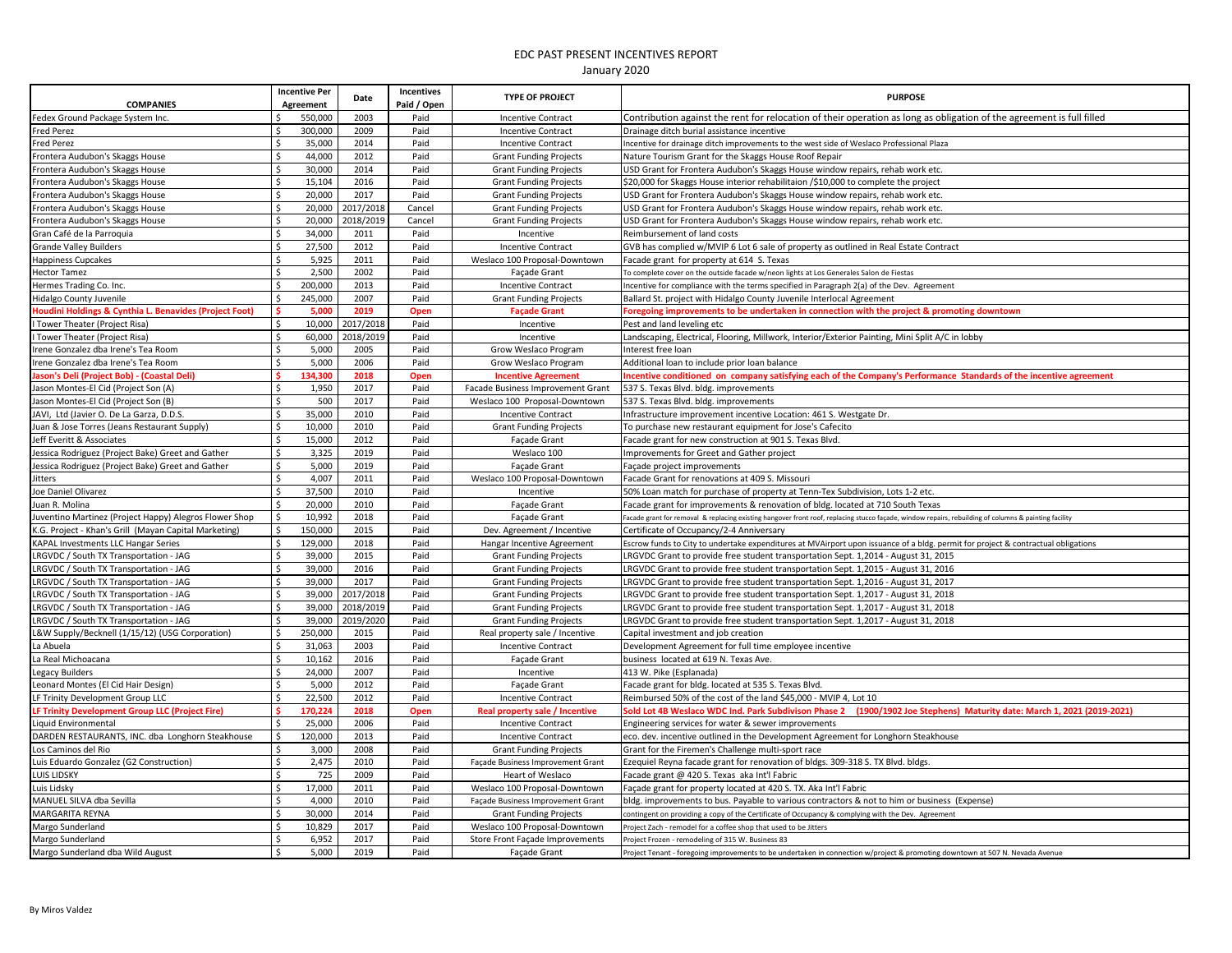| <b>COMPANIES</b>                                           |                     | <b>Incentive Per</b><br>Agreement | Date | Incentives<br>Paid / Open | <b>TYPE OF PROJECT</b>            | <b>PURPOSE</b>                                                                                                                                                   |
|------------------------------------------------------------|---------------------|-----------------------------------|------|---------------------------|-----------------------------------|------------------------------------------------------------------------------------------------------------------------------------------------------------------|
| Maria Cuellar                                              |                     | 1,341                             | 2013 | Paid                      | Façade Grant                      | facade grant for 119 W. Fourth St                                                                                                                                |
| <b>Marines Bakery</b>                                      | Ŝ.                  | 5,000                             | 2007 | Paid                      | Facade Business Improvement Grant | Grant for Facade improvements completed                                                                                                                          |
| <b>Marines Bakery</b>                                      | Ŝ.                  | 24,500                            | 2012 | Paid                      | Weslaco 100 Proposal-Downtown     | Grant for Facade improvements completed to bakery shop                                                                                                           |
| Marines Bakery                                             | Ŝ.                  | 15,000                            | 2012 | Paid                      | Weslaco 100 Proposal-Downtown     | Completion of façade work; documentation of expenditures for property at 201 S. Texas                                                                            |
| <b>Marines Bakery</b>                                      | Ŝ.                  | 25,000                            | 2012 | Paid                      | Weslaco 100 Proposal-Downtown     | Completion of façade work; documentation of expenditures for property at 203 S. Texas                                                                            |
| Marines Bakery                                             | Ŝ.                  | 25,000                            | 2012 | Paid                      | Weslaco 100 Proposal-Downtown     | Completion of facade work; documentation of expenditures for property at 205 S. Texas                                                                            |
| <b>Marines Bakery</b>                                      | $\zeta$             | 25,000                            | 2013 | Paid                      | <b>Façade Grant</b>               | Completion of façade work; documentation of expenditures for property at 705 S. Texas                                                                            |
| Mario Mendiola (The Eatery)                                |                     | 8,50                              | 2019 | Open                      | <b>Incentive Agreement</b>        | o assist and induce owner to undertake an investment & certain improvements entered in on Oct. 8, 2019 (Agreement)                                               |
| Mario Mendiola (Project White House)                       |                     | 50.000                            | 2019 | Open                      | Weslaco 100                       | To complete improvements as set out in Exhibit A                                                                                                                 |
| Mario Mendiola (Project White House)                       |                     | 10,000                            | 2019 | Oper                      | <b>Façade Grant</b>               | To complete improvements as set out in Exhibit A                                                                                                                 |
| Martinez Furniture & Appliance                             | Ŝ                   | 100,000                           | 2016 | Cancelled                 | <b>Incentive Grant</b>            | Furniture retail store located at 1303 Annie St                                                                                                                  |
| Maverick Ind                                               | <sup>\$</sup>       | 125,000                           | 2009 | Paid                      | Economic Dev. Credit / Loan       | Relocation, expend \$800,000 in new equipment, new 7 yr lease etc.                                                                                               |
| McAllen Flight Academy, LLC (Project Academy)              | Ŝ.                  | 129,000                           | 2017 | Cancelled                 | Incentive Agreement               | To assist MFA to undertake the project in assisting w/certain financial & eco. Incentives                                                                        |
| <b>Medical Safety Technologies</b>                         | $\mathsf{\hat{S}}$  | 37,500                            | 2007 | Paid                      | <b>Incentive Contract</b>         | Eco. dev. incentive for relocation of medical device manufacturer to Weslaco for a distribution operation                                                        |
| Medina Real Estate Investments                             | Ŝ.                  | 2,500                             | 2008 | Paid                      | <b>Grant Funding Projects</b>     | Grant for paving of alleyway at Medina Plaza, 309 W. Pike                                                                                                        |
| Melinda Garza (Project Harris)                             | \$                  | 818                               | 2018 | Paid                      | Façade Grant                      | Cover cost @ 50% of painting exterior of her law firm                                                                                                            |
| Melinda Garza (Project Harris)                             | \$                  | 4,182                             | 2019 | Paid                      | Façade Grant                      | Increased façade grant amount to a grand total of \$5,000 between the \$818 & \$4,182 without an amendment to the initial contract                               |
| Mid Valley Airport Project (Hangar) EDC                    | \$                  | 464,454                           | 2008 | Paid                      | Grant                             | Construction of EDC Airport Hangar by Jones-Hasson Construction                                                                                                  |
| Mighty Joe's                                               | \$                  | 5,000                             | 2008 | Paid                      | Façade Business Improvement Grant | bldg. improvements to bus. Payable to various contractors & not to him or business (Expense)                                                                     |
| Mighty Joe's                                               | \$                  | 7,900                             | 2013 | Paid                      | Weslaco 100 Proposal-Downtown     | Weslaco 100 Grant for interior improvements to the bldg. located at 340 S. Texas Blvd.                                                                           |
| Mimi's Attic                                               | \$                  | 5,000                             | 2003 | Paid                      | Grow Weslaco Program              | Grant for the completion of Mimi's Attic                                                                                                                         |
| Mission Foods/ZIWA                                         | \$                  | 60,000                            | 2011 | Paid                      | Incentive                         | Lease facility at Mid Valley Ind. Park for 5 yrs. - due thru 4/30/2017                                                                                           |
| Montalvo Ins. Agency                                       | $\mathsf{\hat{S}}$  | 2,500                             | 2003 | Paid                      | Grow Weslaco Program              | Grow Weslaco/Facade Improvement Grant                                                                                                                            |
| Montalvo Ins. Agency                                       | Ŝ.                  | 12,000                            | 2010 | Paid                      | Façade Business Improvement Grant | Facade Grant for improvements located at 208 S. TX. Blvd.                                                                                                        |
| Moreno's Feed Store                                        | Ŝ.                  | 2,900                             | 2004 | Paid                      | Grow Weslaco Program              | For Infrastructure Expenses approved on 9/15/04 Board mtg.                                                                                                       |
| Motion Industries/ZIWA                                     | \$                  | 56,000                            | 2011 | Paid                      | Incentive                         | eased facility at MV Ind. Park for 5 yrs., maintain sales/etc. 3/15/2017 -Unable to comply per Saira Muniz of ZIWA-loss of \$5,000 on 5/3/17 per dev. agreement. |
| <b>Mountain Glacier</b>                                    | Ŝ.                  | 30,000                            | 2010 | Paid                      | <b>Incentive Contract</b>         | Incentive for expansion of business                                                                                                                              |
| <b>Mountain Glacier</b>                                    | \$                  | 75,000                            | 2008 | Paid                      | <b>Incentive Contract</b>         | Incentive for re-location of Ozarka distribution warehouse to Weslaco                                                                                            |
| <b>New Dimensions</b>                                      | Ŝ.                  | 750                               | 2002 | Paid                      | <b>Business Relocation Grant</b>  | For the relocation of business once located at the corner of Texas & Railroad St. Visitor Center future site                                                     |
| New York Life                                              | Ŝ.                  | 2,500                             | 2003 | Paid                      | Facade Business Improvement Grant | emodeling, painted walls, 3 Round Table Sets, Bal. of Rod Iron Works (7 Bird Houses, 2 Benches, McDok #20)                                                       |
| NICO- (Nick Soto)                                          | Ŝ.                  | 75,000                            | 2003 | Paid                      | <b>Incentive Contract</b>         | to record incentives for notes receivable at 9/30/03                                                                                                             |
| NICO-WF1, LLC                                              | \$                  | 100,000                           | 2004 | Paid                      | <b>Incentive Contract</b>         | Multi-Tenant Bldg. Incentives located at 2202 Sugar Sweet, Weslaco, TX.                                                                                          |
| Nolana Self Storage LLC (Sarina Group, Ltd for Expwy Proj) | Ŝ.                  | 300,000                           | 2013 | Paid                      | Dev. Agreement / Incentive        | To assist with creation of job opportunities & expansion of the City of Weslaco                                                                                  |
| Ortegon Ins. Agency Yvonne M. Ortegon & David Fuentes      | \$                  | 4,805                             | 2019 | Paid                      | Façade Grant Amendment            | Improvements to business bldg (Project Eagle)                                                                                                                    |
| <b>Oswalt Holdings LLC</b>                                 | \$                  | 15,730                            | 2009 | Paid                      | <b>Incentive Contract</b>         | Incentive reimbursement for infrastructure improvements                                                                                                          |
| Payne Dealer Group                                         | Ŝ.                  | 825,000                           | 2012 | Paid                      | <b>Incentive Contract</b>         | Construct new Chevrolet, GMC/Buick & Ford dealership facilities                                                                                                  |
| Peckers Neighborhood Bar & Grill (Project Hanks)           | \$                  | 7,500                             | 2019 | Paid                      | Façade Grant                      | Building Improvements of 303 S. 6th Street                                                                                                                       |
| Peckers Neighborhood Bar & Grill (Project Hanks)           |                     | 16,250                            | 2019 | Open                      | Weslaco 100                       | Building Improvements of 303 S. 6th Street                                                                                                                       |
| <b>Pharmacy Care</b>                                       | Ŝ.                  | 75,000                            | 2009 | Paid                      | <b>Incentive Contract</b>         | 5 yr. lease of 5,000 facility, \$75,000 in tenant improvements etc.                                                                                              |
| PHOENIX DBD LLC                                            | $\mathsf{\$}$       | 1,940                             | 2013 | Paid                      | Facade Business Improvement Grant | Facade Grant for 536 S. Texas Blvd                                                                                                                               |
| Pop Holdings-Popeye's                                      | \$                  | 50,000                            | 2013 | Paid                      | Dev. Agreement / Incentive        | Economic Development Incentives                                                                                                                                  |
| QUE-TAL PRODUCTIONS                                        | Ŝ.                  | 10,000                            | 2007 | Paid                      | <b>Grant Funding Projects</b>     | Grant funding for movie "Broken Promise"                                                                                                                         |
| <b>R 5 EATERIES (Bar-B-Cutie Smokehouse)</b>               |                     | 160,000                           | 2017 | Open                      | <b>Incentive Agreement</b>        | Project Memphis 2017-18 \$120,000 - 3 annual installments of \$13,333 if comply with Performance Standard 4 of incentive agmt                                    |
| RENTAL WORLD, LLC                                          | $\zeta$             | 7,500                             | 2007 | Paid                      | <b>Heart of Weslaco</b>           | Assist w/demolition of dilapidated structure at 401 E. US Bus. 83 thru the Heart of Weslaco                                                                      |
| Reyna Family Dev. Dba Pueblo de Amistad                    | Ŝ.                  | 200,000                           | 2004 | Paid                      | <b>Incentive Contract</b>         | for infrastructure of Pueblo de Amistad Subdivision                                                                                                              |
| RGV Express, LTD                                           | $\ddot{\textbf{c}}$ | 90,000                            | 2004 | Paid                      | <b>Incentive Contract</b>         | Incentive for a multi-tenant tourism facility                                                                                                                    |
| <b>GV Solar Power System (Project Sol)</b>                 |                     | 50,000                            | 2018 | Open                      | <b>Incentive Agreement</b>        | For Performance Standard 2 & 3 as set out on Table I & II to reflect the amendments to section 2(a) and 2(b)                                                     |
| RGV W.O.R.D.                                               | $\mathsf{s}$        | 375,000                           | 2009 | Paid                      | Incentive                         | Quarterly installments based on employment / retention & expansion                                                                                               |
| Rio Bank                                                   |                     | 50,000                            | 2008 | Paid                      | <b>Incentive Grant</b>            | Grant to assist with the demolition & site preparation of new bank facility                                                                                      |
| RIO GRANDE REGIONAL WATER AUTHORITY                        | Ŝ.                  | 4,182                             | 2014 | Paid                      | <b>Grant Funding Projects</b>     | Strategic Water Management Plan matching grant contribution                                                                                                      |
| <b>Rio Precision Machine &amp; Welding (Project Knob)</b>  |                     | 68,778                            | 2018 | Open                      | <b>Incentive Agreement</b>        | Improvements & issuance of Certificate of Occupancy/1 yr. of commencement of operation of facility (was KAM, Inc.)                                               |
| RITA'S DANCE STUDIO                                        | \$                  | 15,000                            | 2011 | Paid                      | Facade Business Improvement Grant | Facade Grant to assist with improvements & business expansion at 208 S. Border Ave                                                                               |
| Robert Perales dba Plaza Los Encinos                       | Ŝ.                  | 60,000                            | 2004 | Paid                      | <b>Incentive Contract</b>         | Incentive infrastructure exp. portion reimbursed                                                                                                                 |
| Roy Ibanez                                                 | Ŝ.                  | 12,378                            | 2007 | Paid                      | Incentive                         | Relocate master water meter - hotel property                                                                                                                     |
| ROYAL GARDEN FLOWER SHOP                                   | \$                  | 10,500                            | 2010 | Paid                      | Facade Business Improvement Grant | Facade Grant for 113 E. Third St. property                                                                                                                       |
| Ron & Nancy's Little Italy                                 | \$                  | 16,000                            | 2007 | Paid                      | <b>Incentive Contract</b>         | for expansion & infrastructure of current premises                                                                                                               |
| RUDY'S PLAZA AND PROPERTY LLC                              | Ŝ.                  | 20,000                            | 2009 | Paid                      | Facade Business Improvement Grant | Facade grant improvements of bldg. at 448 S. Texas Blvd.                                                                                                         |
| SANDY OLIVEIRA PENA                                        | \$                  | 1,970                             | 2010 | Paid                      | Facade Business Improvement Grant | Facade renovation of 328 S. TX. Blvd. bldg.                                                                                                                      |
|                                                            |                     |                                   |      |                           |                                   |                                                                                                                                                                  |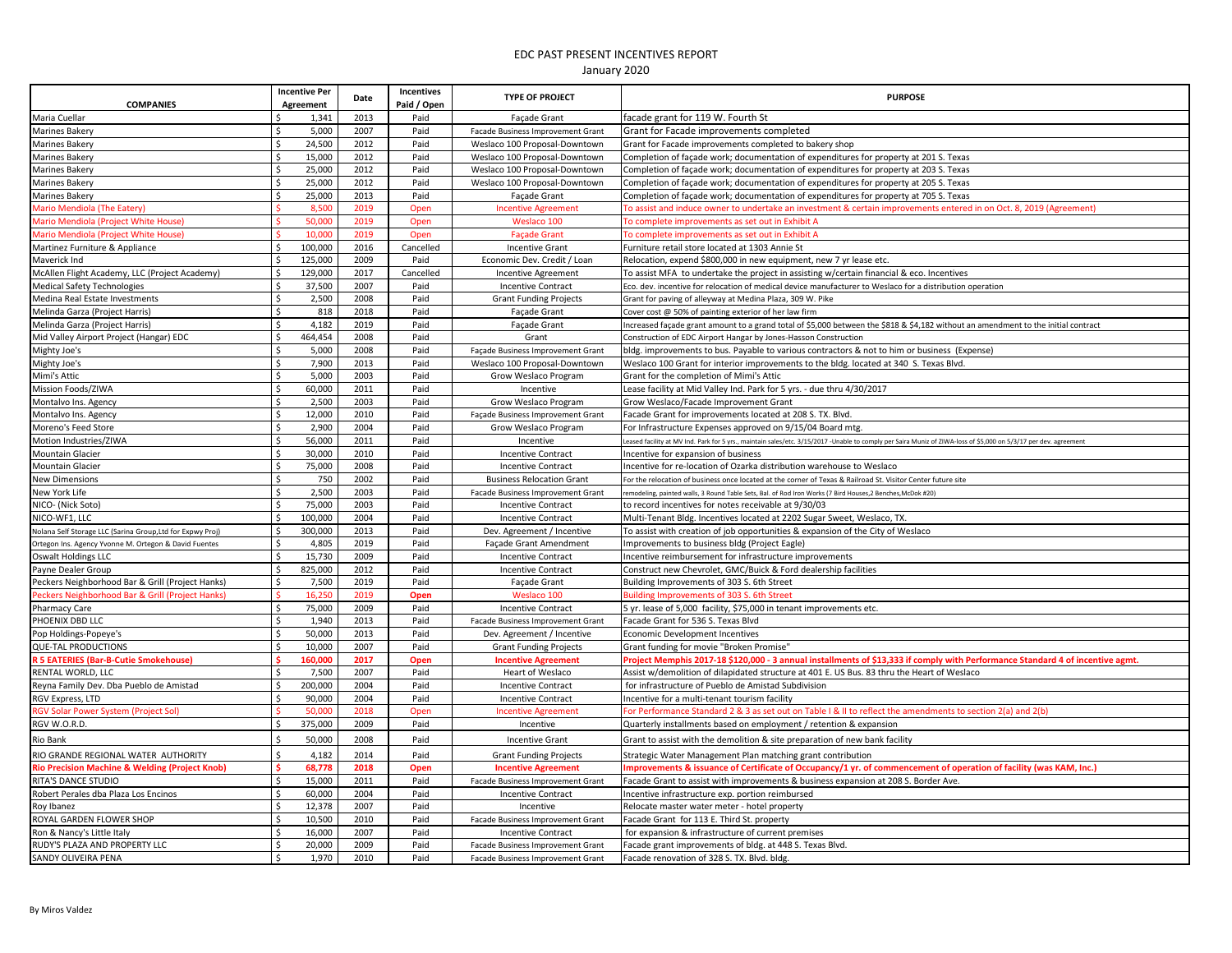| <b>COMPANIES</b>                                       | <b>Incentive Per</b><br>Agreement | Date | Incentives<br>Paid / Open | <b>TYPE OF PROJECT</b>            | <b>PURPOSE</b>                                                                                                          |
|--------------------------------------------------------|-----------------------------------|------|---------------------------|-----------------------------------|-------------------------------------------------------------------------------------------------------------------------|
| SANDY OLIVEIRA PENA                                    | 539                               | 2019 | Paid                      | <b>Facade Grant</b>               | nstalled & Removed existing circuit breaker box                                                                         |
| Savory Perks                                           | 5,000<br>\$                       | 2009 | Paid                      | <b>Facade Grant</b>               | or remodeling improvements & other improvements                                                                         |
| Savory Perks                                           | \$<br>10,000                      | 2010 | Paid                      | Loan/Grant                        | for remodeling improvements & other improvements                                                                        |
| S.E.S.A. Fleet Services                                | 20,000                            | 2016 | Paid                      | Special Eco. Dev. Incentive       | MVIP#4 Lot 13- w/6 mo. compliance incentive-obligation to construct                                                     |
| Scott Lacina-KJS Group - Bridgestone                   | 150,000<br>-Ś                     | 2013 | Paid                      | <b>Incentive Contract</b>         | Bridgestone-KJS Group has complied with the requirements of Section 1                                                   |
| SDI Weslaco Holdings                                   | \$<br>2,300,000                   | 2009 | Paid                      | Incentive                         | elocation of water & sewer lines, closure & realignment of drainage canal                                               |
| Ship & More                                            | 10,000<br>Ŝ                       | 2010 | Paid                      | <b>Incentive Contract</b>         | oan for equipment purchase.                                                                                             |
| <b>SHRIMP HOUSE</b>                                    | Ś<br>1,293                        | 2010 | Paid                      | Facade Business Improvement Grant | or installation of neon lighting on the north, east, & south sides of bldg., and painted the exterior of bldg.          |
| SIESTA VILLAGE, INC.                                   | Ś<br>2,500                        | 2002 | Paid                      | Facade Business Improvement Grant | To paint entire exterior/interior bldg., Add a canopy, New paving, A/C Units, Location: Auto Zone Building              |
| <b>SKY I.T. SOLUTIONS</b>                              | $\mathsf{\hat{S}}$<br>11,942      | 2014 | Paid                      | Facade Business Improvement Grant | Facade Grant for 705 S. Texas location                                                                                  |
| Smile, Inc. (Claudia Hernandez)                        | 75,000                            | 2018 | Open                      | <b>Incentive Agreement</b>        | ncentive for retaining & employment at the Firm's new pediatric denistry facility                                       |
| Something Special by Cercas Universal Fence            | 450                               | 2003 | Paid                      | Financial assistance              | ence post setting @ Something Special                                                                                   |
| Southwest Community Investment Corp-Women's Bus Center | 15,000                            | 2014 | Paid                      | <b>Grant Funding Projects</b>     | B2B Growth Training Project program grant c/o WOMEN'S BUSINESS CENTER by Maria Mann                                     |
| South Texas College                                    | 29,526                            | 2005 | Paid                      | <b>Grant Funding Projects</b>     | STC Grant for infrastructure / street improvements                                                                      |
| STC (South Texas College)                              | 37,248                            | 2013 | Paid                      | <b>Grant Funding Projects</b>     | STC Grant to assist with free student transportation to STC Mid-Valley Campus                                           |
| STC (South Texas College)                              | 14,560<br>Ŝ.                      | 2014 | Paid                      | <b>Grant Funding Projects</b>     | STC Grant to assist with free student transportation to STC Mid-Valley Campus                                           |
| STC (South Texas College)                              | $\zeta$<br>14,733                 | 2015 | Paid                      | <b>Grant Funding Projects</b>     | STC Grant to assist with free student transportation to STC Mid-Valley Campus                                           |
| STC (South Texas College)                              | $\zeta$<br>9,707                  | 2015 | Paid                      |                                   | STC Grant to assist with free student transportation to STC Mid-Valley Campus                                           |
|                                                        | Ś.<br>150,000                     | 2010 | Paid                      | <b>Grant Funding Projects</b>     |                                                                                                                         |
| Sue Grooms-Pins & Cues                                 |                                   |      |                           | <b>Incentive Contract</b>         | ncentive as per Development Agreement compliance                                                                        |
| SURYA, LTD                                             | l \$<br>12,378                    | 2009 | Paid                      | <b>Grant Funding Projects</b>     | Relocation of master water meter for hotel project                                                                      |
| Tamez Financial Group, LLC                             | l\$<br>13,000                     | 2016 | Paid                      | Facade Business Improvement Grant | Documents have been provided for this incentive at 1022 S. Texas Blvd.                                                  |
| <b>Tanus Sales Company</b>                             | l s<br>90,000                     | 2001 | Paid                      | Incentive Agreement               | To post lease income per lease agreement-TANUS earned as of 11/01/01                                                    |
| Tanus Sales Company / Woodcrafters                     | <sub>S</sub><br>288,994           | 2008 | Paid                      | <b>Grant Funding Projects</b>     | Completion of bldg. improvements of new facility                                                                        |
| <b>Taylor Construction Company</b>                     | l\$<br>15,000                     | 2012 | Paid                      | Facade Business Improvement Grant | Facade Grant for El Gallo Loco @ 611 S. TX Boulevard                                                                    |
| TDI Ind (See ZIWA below)                               | S,<br>51,000                      | 2011 | Closed                    | Incentive                         | DI Dev. Agmt. Incentive Pmt. # 2 & forward (Joey was told by Alex bus. closing) \$10,200 (2016) 40,800                  |
| Texana Pickle Producers, INC.                          | l \$<br>53,000                    | 2002 | Paid                      | Financial assistance              | for demolition of buildings & site cleaning on the leased property at Railroad St.                                      |
| Texas Aviation Academy Flight School (Project Riley)   | 11,175                            | 2018 | Open                      | <b>Incentive Agreement</b>        | erformance standards over a 5 year period beginning Dec. 2018 with one year rent free                                   |
| Texas Department of Public Safety (DPS)                | 1,022,398<br>$\ddot{\circ}$       | 2008 | Donated                   | Convey 21.29 acres for DPS        | Land for construction of DPS Regional Headquarters Complex                                                              |
| <b>Texas Health Care Imaging</b>                       | \$<br>50,000                      | 2012 | Paid                      | <b>Incentive Contract</b>         | Completion of warehouse renovations on Expwy. 83, relocate all employees to new facility & evidence of total proj. exp. |
| The Bungalow & Company                                 | 5<br>10,000                       | 2011 | Paid                      | Facade Business Improvement Grant | acade Grant on a 50:50 basis not to exceed \$10,000 based on completion of the work                                     |
| The One Day on Earth Foundation                        | \$<br>2,000                       | 2014 | Paid                      | <b>Grant Funding Projects</b>     | Grant request 100% reward, Weslaco activities                                                                           |
| TREJO & TREJO Investments, LLC (TNT Investments)       | l \$<br>60,000                    | 2007 | Paid                      | Incentive Loan                    | Extension of main water line along FM 88 to the commercial property                                                     |
| <b>Torres Espino Cabinets</b>                          | $\mathsf{S}$<br>50,000            | 2003 | Paid                      | <b>Incentive Contract</b>         | Moving/Relocation expense advance                                                                                       |
| TRANE                                                  | $\mathsf{S}$<br>62,500            | 2008 | Paid                      | <b>Incentive Contract</b>         | Compliance with Development Agreement dated 5/25/07                                                                     |
| Trinity MEP Engineering (Project Fire)                 | 35,000<br>\$                      | 2010 | Paid                      | <b>Incentive Contract</b>         | ncentive for the construction cost of new facility                                                                      |
| Trinity MEP Engineering (Project Fire & Water)         | 67,092                            | 2019 | Open                      | <b>Incentive Agreement</b>        | onstruction of improvements & commencement of operations with retention of employees                                    |
| TX Health Care Imaging                                 | l \$<br>50,000                    | 2012 | Paid                      | <b>Incentive Contract</b>         | Dev. Agmt. for incentive of renovation completion of warehouse etc.                                                     |
| Ulises E. Perez                                        | l \$<br>36,150                    | 2010 | Paid                      | <b>Incentive Contract</b>         | Economic Dev. Incentive according to Real Estate dated 11/12/10                                                         |
| Ultimate-Do & Spa Salon (Tomasita H.) Project Tommy    | 5.000                             | 2019 | Open                      | <b>Facade Grant</b>               | cade improvements                                                                                                       |
| UTRGV Apartments (Chicken Hatch 2)                     | $\ddot{\circ}$<br>225,000         | 2017 | Donated                   | Conveyed land to City of Weslaco  | Land for construction of UTRGV Apartments                                                                               |
| Valley Grande Institute                                | \$<br>700                         | 2010 | Paid                      | Facade Business Improvement Grant | Clean up & removal of debris located at Missouri Ave. & Third St.                                                       |
| Valley Hardcore Fitness Center (Project Strong)        | 5,490<br>$\mathsf{S}$             | 2017 | Cancel                    | <b>Grant Funding Projects</b>     | Used to be Ironhouse Gym - improvements to roof                                                                         |
| Valley Nature Center                                   | \$<br>10,000                      | 2002 | Paid                      | <b>Grant Funding Projects</b>     | Matching grant for fiscal yr. 2001/02 operational expenses                                                              |
| <b>Valley Nature Center</b>                            | \$<br>30,000                      | 2003 | Paid                      | <b>Grant Funding Projects</b>     | Grant for fiscal yr. 2002/03 operational expenses                                                                       |
| Valley Nature Center                                   | $\dot{\mathsf{S}}$<br>30,000      | 2003 | Paid                      | <b>Grant Funding Projects</b>     | Grant for fiscal vr. 2002/03                                                                                            |
| Valley Nature Center                                   | $\mathsf{\$}$<br>15,000           | 2004 | Paid                      | <b>Grant Funding Projects</b>     | levelop an annual major nature-related festival to bring tourism to Weslaco - Funding for Dragonfly Days included       |
| Valley Nature Center                                   | \$<br>15,000                      | 2004 | Paid                      | <b>Grant Funding Projects</b>     | develop an annual major nature-related festival to bring tourism to Weslaco - Funding for Dragonfly Days included       |
| Valley Nature Center                                   | \$<br>15,000                      | 2004 | Paid                      | <b>Grant Funding Projects</b>     | Spring Fest pmt. 3rd Qtr. July-Sept. 2004                                                                               |
| Valley Nature Center                                   | Ŝ.<br>15,000                      | 2004 | Paid                      | <b>Grant Funding Projects</b>     | Spring Fest pmt. 4th Qtr. Oct.- Dec. 2004                                                                               |
| <b>Valley Nature Center</b>                            | \$<br>12,500                      | 2006 | Paid                      | <b>Grant Funding Projects</b>     | Grant to assist VNC with development efforts                                                                            |
| Valley Nature Center                                   | $\mathsf{\hat{S}}$<br>12,500      | 2007 | Paid                      | <b>Grant Funding Projects</b>     | Grant to assist VNC with development efforts                                                                            |
| Valley Nature Center                                   | 12,500<br>-Ś                      | 2007 | Paid                      | <b>Grant Funding Projects</b>     | unding for development director, development of a long term business plan, & additional grant writer                    |
| Valley Nature Center                                   | 11,500<br>Ś                       | 2008 | Paid                      | <b>Grant Funding Projects</b>     | unding for development director, development of a long term business plan, & additional grant writer                    |
| <b>Valley Nature Center</b>                            | Ŝ.<br>5,000                       | 2011 | Paid                      | <b>Grant Funding Projects</b>     | Grant to promote nature tourism in Weslaco                                                                              |
| Valley Nature Center                                   | Ś<br>12,000                       | 2011 | Paid                      | <b>Grant Funding Projects</b>     | Grant to promote nature tourism gift shop inventory in Weslaco                                                          |
| Valley Nature Center                                   | 10,000                            | 2011 | Paid                      | <b>Grant Funding Projects</b>     | Grant to promote nature tourism general operations in Weslaco                                                           |
| Valley Nature Center                                   | 10,000                            | 2012 | Paid                      | <b>Grant Funding Projects</b>     | Grant to promote nature tourism general operations in Weslaco                                                           |
| Valley Nature Center                                   | <sub>S</sub><br>10,000            | 2012 | Paid                      | <b>Grant Funding Projects</b>     | Grant to promote nature tourism general operations in Weslaco                                                           |
|                                                        |                                   |      |                           |                                   |                                                                                                                         |